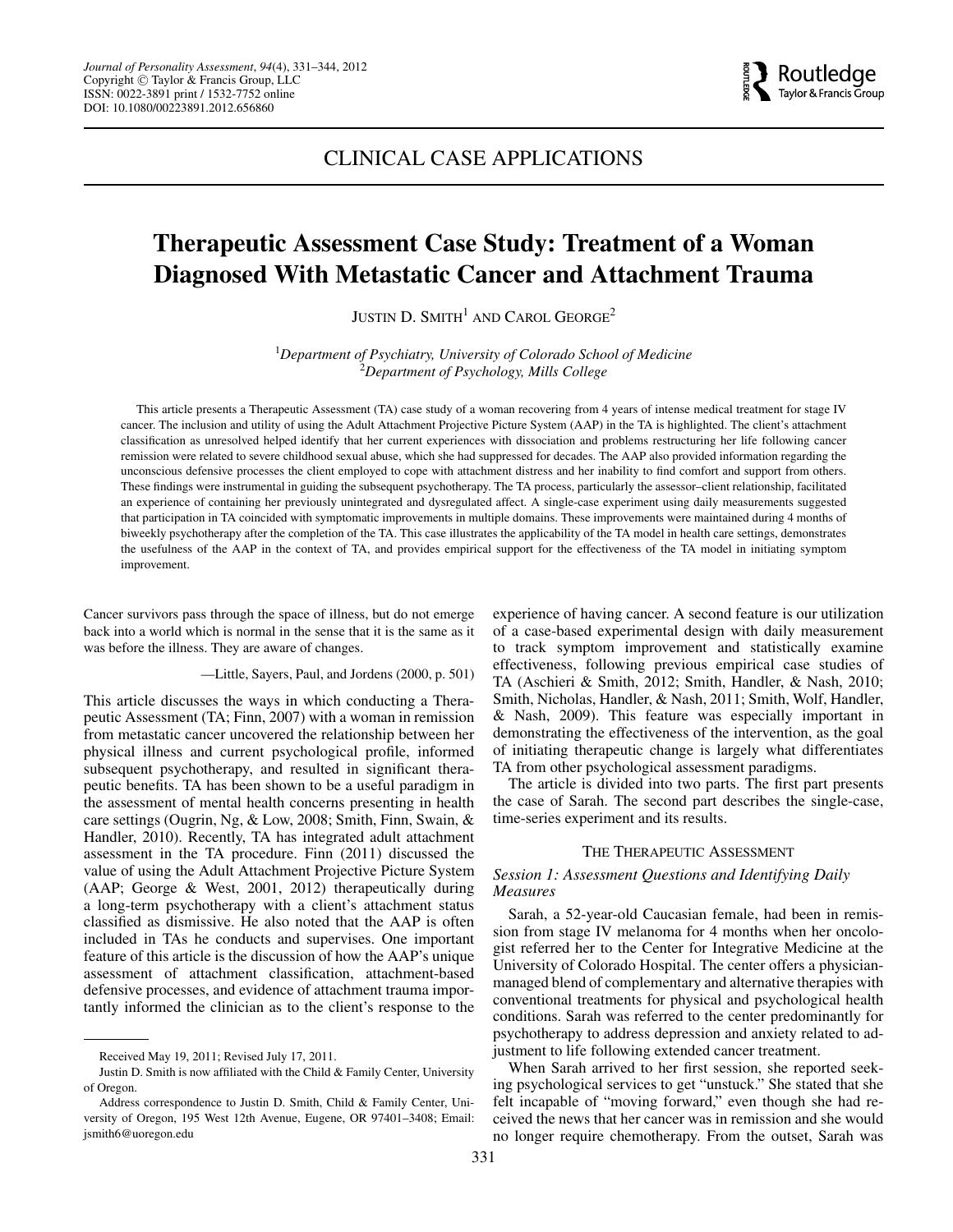genuinely curious about her situation, particularly with regard to identifying what was getting in the way of her progress, and she seemed willing to engage in self-exploration to find answers. Sarah's presenting concerns, curiosity, and her apparent openness led the clinician (J. D. Smith) to introduce the option of participating in a TA as a precursor to psychotherapy. The clinician had extensive experience and training in using the TA model. TA is conceived as a semistructured brief intervention grounded in psychological assessment, the goal of which is to provide the client with therapeutic benefits from the assessment process itself; it is this goal that differentiates TA from traditional assessment paradigms (e.g., Finn, 2007; Finn & Tonsager, 1992, 1997). This outcome has been supported by empirical research (e.g., Aschieri & Smith, 2012; Finn, 1996; Finn & Tonsager, 1992; Newman, 2004; Newman & Greenway, 1997; Poston & Hanson, 2010; Smith, Handler, et al., 2010; Smith, Nicholas, et al., 2011; Smith et al., 2009; Tharinger et al., 2009). Hilsenroth and colleagues also demonstrated that participation in a TA, compared to a traditional assessment, resulted in a stronger therapeutic alliance with the assessor (Ackerman, Hilsenroth, Baity, & Blagys, 2000) and with the subsequent psychotherapist to which the client was referred (Hilsenroth, Peters, & Ackerman, 2004).

Sarah identified three assessment questions at the beginning of the TA:

- 1. Why do I feel so wimpy right now?
- 2. Why don't I feel like I have control over my life and my future?
- 3. How do I move forward after cancer?

Her assessment questions reflected the helplessness and lack of control she had been experiencing over the course of the past 4 years, during which time she had undergone multiple rounds of aggressive chemotherapy and immunotherapy. She reported that the treatments had taken a serious physical and psychological toll on her, as reflected by her statement, "The treatments, doctor's appointments, scans, and tests were my whole life. It was my job to be a cancer patient. Everything else in my life had to be put on hold."

The clinician asked Sarah in the initial TA session what it meant to feel "wimpy." She replied that she broke down in tears, often for seemingly no reason, and felt emotionally fragile and confused nearly all the time. She elaborated that this was particularly troubling to her because her current emotional volatility was in such stark contrast to the emotional sturdiness she had felt before cancer. Sarah reported that she had always viewed herself as a strong, resilient woman with tremendous fortitude. However, she had not been able in these past 4 months to change direction from being a cancer patient to being the "well-functioning member of society" she had been before her illness. It seemed to the clinician that Sarah believed she should be able to return instantly to her previous high level of functioning, but that the experience of having cancer had significantly altered something in her. When presented with this idea, Sarah was unable to think of a way in which they could be connected, except to state that having cancer "must have something to do with it." This was the extent of her understanding at this point in time.

During this session, Sarah agreed to monitor progress toward her goals each day using a daily diary-like procedure. Consistent with the collaborative and client-driven approach of TA, these goals were established by asking Sarah what she hoped to accomplish as a result of the TA and the therapy that was to follow. Congruent with her assessment questions, she reported that she wanted to have better control over her tearfulness, develop a sense of self-efficacy over the direction of her life, and reduce her anxiety and fear. She also reported that she hoped to increase her level of physical activity, which had been greatly hampered by the fatiguing effect of her cancer treatment. These goals became the four indexes about which Sarah would report each day and would then be used to assess the effectiveness of the TA and subsequent therapy.

### *Sessions 2 and 3: Gathering of Background Information*

During Sessions 2 and 3, Sarah was asked about her history, particularly as it pertained to her current concerns and reasons for seeking psychological intervention. She reported that she received the cancer diagnosis about 4 years ago while living on the East Coast. She had recently ended her marriage of 21 years. Sarah's only child, Jason, was 19 years old at the time. She described the marriage as "lifeless" and that she had "stuck with it for Jason's sake." Sarah reported that her marriage was very stressful and that she felt immense pressure to provide for the family in the face of her husband's struggle with sobriety and inability to maintain a stable career. Sarah had an associate's degree in business and had worked her way up to an assistant regional manager of a national retail clothing chain.<sup>1</sup> She reported that she enjoyed her job and relationships with her coworkers. With the divorce and shared custody of her son, Sarah began working more hours to "fill the void of not having [her] family around." Less than a year after the divorce, Sarah was sent to a dermatologist for a skin biopsy after her primary care physician noticed three suspected melanomas during a routine annual exam. The biopsy confirmed that the melanomas were cancerous, and a CT scan showed that the cancer had spread to her liver. The 5-year survival rate for stage IV melanoma with metastases to the liver is less than 10% (Balch et al., 2001). Initially, Sarah's oncologist projected that she likely would not live beyond 12 months.

Sarah identified her diagnosis as the turning point in her life. She took an indefinite leave from her job and began chemotherapy and immunotherapy. Her health, especially due to the increasing side effects of chemotherapy, faded after 6 months of treatment. At that point, Sarah made the very difficult decision to relocate to Colorado to be nearer her mother and receive care at the University of Colorado Cancer Treatment Center. Sarah cried openly as she described the guilt she felt about leaving her son, but she also noted how intensely isolated and unsupported she had felt. She reported that her son had not been able to support her emotionally during the cancer treatment. He refused to talk with her about her illness, which Sarah attributed to his state of denial about the severity of her prognosis. She felt that her mother was the only option she had left for support.

Sarah stated that she regretted moving to Colorado shortly after she arrived. She described feeling even more alone in

<sup>&</sup>lt;sup>1</sup>The client's name and nonpertinent, potentially identifying information has been changed to protect confidentiality. Additionally, the client provided permission to include details relevant to the clinical decisions and outcomes of the intervention, other than her name.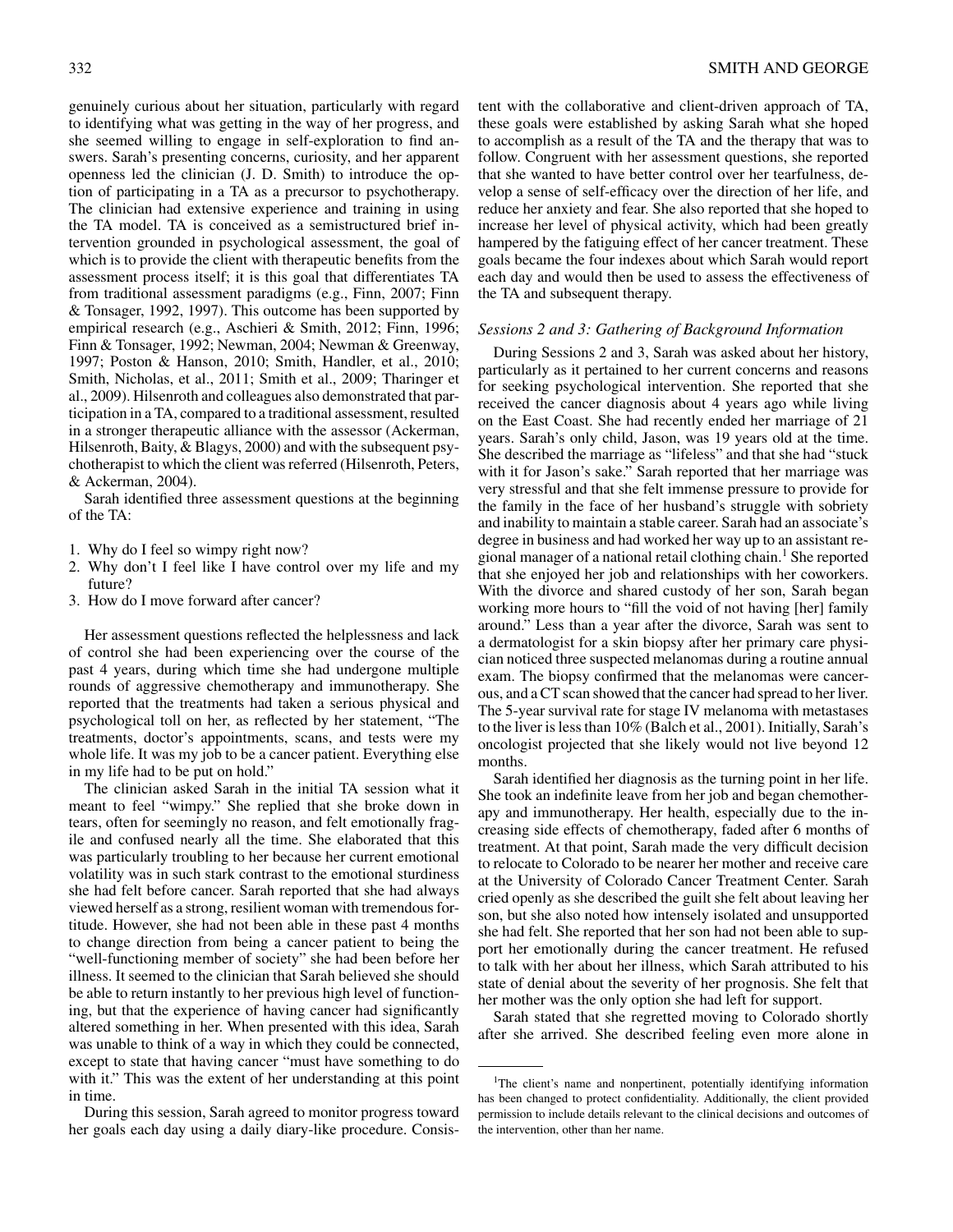## CANCER AND ATTACHMENT TRAUMA 333

Colorado. She was disappointed that her mother did not provide the emotional support she had expected, despite the fact that they were getting along well. When asked how this compared with the relationship she and her mother had previously, Sarah replied that they had always been somewhat distant. She described her mother as a stoic "pull yourself up by your bootstraps" woman who rarely showed emotion and had great difficulty caring for those around her. Sarah also discussed how the move had distanced her from the majority of her friends. She described being puzzled and hurt that they were not willing to make the time for her, especially knowing her situation.

The cancer treatment, however, was progressing well, albeit gradually. Sarah tried numerous chemotherapy drugs with varying effectiveness over her 4 years in treatment. The longer Sarah lived beyond the initially projected 12-month time period, the more emotionally numb she reportedly became. She stated that she did not want to be too optimistic about beating cancer, so she essentially blunted her feelings and moved through life like an automaton. After a scan showed tremendous improvements from a new drug, she reported feeling cautiously optimistic. She began to realize that she might live after she had multiple clean scans. Four months prior to beginning the TA, Sarah was officially told she was in remission and would no longer require treatment, only periodic monitoring scans. This good news initiated an emotional roller coaster: Sarah recalled being flooded with emotions that ranged from joy to anxiety. She reported that she immediately wanted to return to the workforce, but was anxious regarding her physical and mental capacity to do so.

One month prior to TA, Sarah's oncologist noticed that she was anxious and seemed depressed, and inquired about how her transition was going. Sarah cried as she reported to the oncologist that she had been almost unable to leave her home and that she nearly had a panic attack the one time she looked at job vacancies. Sarah also reported other symptoms, including anhedonia, significant difficulty falling and staying asleep, significant and rapid weight gain (since discontinuing chemotherapy), fatigue, and depressed mood evidenced by tearfulness. The oncologist suggested that Sarah might benefit from psychological intervention and referred her to the Center for Integrative Medicine.

The two sessions following the initial TA session were unstructured interview sessions without active intervention, as the purpose was to provide support and gather additional relevant information (this element was also included for the purposes of the research design, which is discussed later). The clinician was struck during these sessions by the fact that Sarah had provided a lot of information about her divorce and cancer at what seemed to be the exclusion of discussing her earlier adult life and childhood. Sarah had quickly glossed over questions about her childhood. At one point, the clinician remarked to Sarah, "I've noticed that you haven't talked much about your childhood or life before cancer. What do you think that might be about?" She replied, "I don't know. It doesn't seem relevant to what I'm having trouble with today." Sarah's dismissal of her life prior to her recent life-changing experiences suggested to the clinician that earlier life events might be relevant to Sarah's current experience. This hypothesis led the clinician to begin the TA with the Early Memories Procedure (EMP; Bruhn, 1992).

## *Session 4: The Early Memories Procedure*

The EMP is a test of early autobiographical memories. The client is asked to recall the five earliest, specific, one-time memories or events and describe these events in as much detail as possible. Bruhn (1992) recommended using the EMP as an initial assessment procedure to gather and explore information related to early childhood experiences and family history. After describing the event, the client is asked a number of follow-up questions about the memory, such as the strongest feeling and the clearest part of the memory. The client is also asked to rate the clarity of the memory and the degree to which the memory is viewed as positive versus negative. Bruhn posited that the memory the client rates as the clearest and most negative often depicts an unresolved issue in which a major developmental need was either gratified or frustrated. Clients are also asked to rank their three most significant memories. Sarah's first two early memories were rated as the clearest, most negative, and most significant. Her first early memory was this:

I guess I was about 4 because were we living in the brown basement apartment. I remember that we were just moving in and my dad told me to tie my shoes, but I was only 4 and I couldn't. So, I got whacked around a little bit. I was crying and my brother finally came and tied my shoes for me.

Sarah was asked about the clearest part of the memory. She stated, "That I felt I was being punished for something I didn't know how to do—something I wasn't responsible for. And that my mom wouldn't come to help me, like I would have for my child." She was then asked about the strongest feeling in the memory. She said, "I was angry at my dad for being stupid. I'm sure I didn't understand it then, but looking back at it now makes me angry." The clinician also inquired about her strongest feeling in regard to her mother's role in the memory, which is not a standard question of the EMP. Sarah replied:

It's mixed—resentful, understanding, because she went through some rough patches around that time, and bewildered. I can't understand her choices. I mean, what if she had just been supportive? I might have had an easier life. Even today it's not in her capacity to just be there for someone, to just listen and not use what you say as ammunition.

Lastly, Sarah was asked what she would change if she could change the memory in any way. She replied, "I wish I could have known how to tie my shoes. That sounded silly. But [being hit by my father] never would have happened if I could have [tied my shoes]." The clinician then asked Sarah what she would change about her mother's reaction. She said, "Oh, I gave up on getting better reactions from her."

Sarah's second earliest memory involved the family trying to get her drunken father to come home:

I remember driving up an old mountain road. I was in the back seat of our van and my mom was hollering out the window at my dad to get in the car. I remember he finally opened the front door and threw my younger sister into the backseat because she was crying. Dad was yelling at me to keep her quiet and not get her blood all over the car [when she was thrown into the back seat she got a bloody nose]. I felt like I had to clean up his mess. I was about 5 years old.

Sarah reported that the clearest part of the memory was her sister being thrown on top of her and being responsible for keeping her from crying and bleeding on the seats. The strongest feeling in the memory was sadness for her sister and her mom. Sarah also reported that she was terribly scared of her father. When asked if she would change anything in the memory, she paused, and said, "This was just what we thought was normal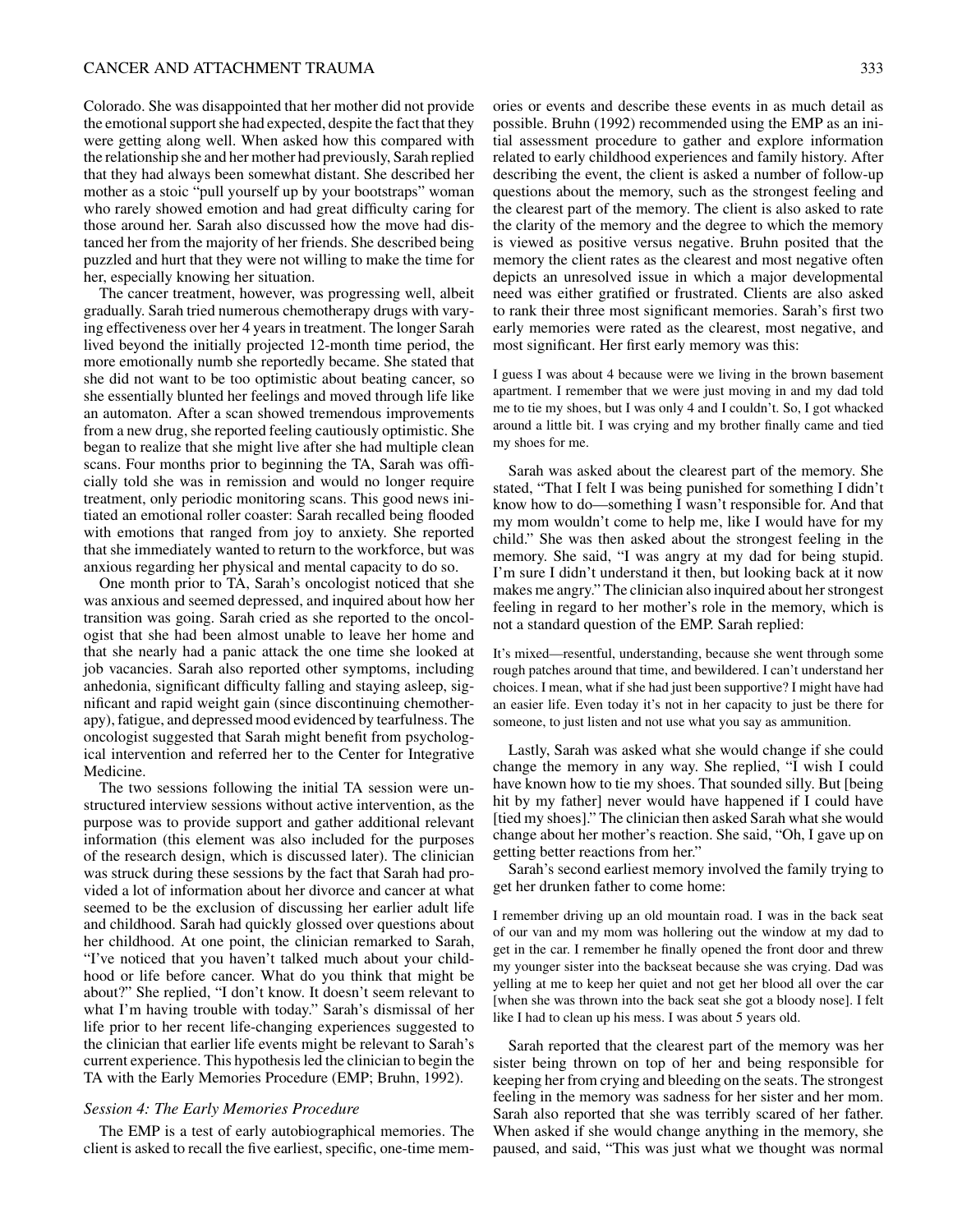life. Honestly though, my sister and I just wouldn't have been in the car."

The EMP provided the opening to delve into Sarah's childhood. Sarah reported that her biological father, of whom she spoke in the EMP, was arrested for aggravated assault and sent to prison for 4 years when Sarah was 8 years old. She only saw her father one more time—he stopped by the house to give his daughters presents on the day he was released from prison. Her mother remarried not long after her father's arrest. Her stepfather was physically abusive toward her mother and sexually abused Sarah and her younger sister. Sarah stated that he quit abusing her when she was 14, but he continued to abuse her sister for many more years. Sarah left home when she was 18 and moved to Florida. She reported that she wanted "to start a new life without having to look over [her] shoulder out of fear."

The EMP illuminated a number of important clinical themes and hypotheses. First, the specificity of Sarah's memories is in contrast to previous research. McNally, Litz, Prassas, Shin, and Weathers (1994) found that individuals with posttraumatic stress disorder (PTSD) retrieved less specific memories compared to healthy controls. Women with a reported history of sexual abuse also produced less specific memories than did women without a trauma history (Henderson, Hargreaves, Gregory, & Williams, 2002). Overgeneral memory retrieval has been found to be associated with reduced specificity when imagining future events as well (Williams et al., 1996). This suggests that Sarah likely possessed a certain amount of personal strength and resilience, which had allowed her to function at a relatively high level prior to the cancer. She also likely has the ability to envision a specific future, both of which are indicators of potential positive treatment outcome.

Second, the EMP revealed Sarah's experience and view of her parents. Both of the "fathers" in her life were terrifying and dangerous. Her father was mean, angry, and unpredictably violent. Her stepfather was a sexual predator and physically assaulted her mother. She felt that her mother failed to protect her from her father and stepfather, yet she was seemingly ambivalent about her.

Third, Sarah's EMP responses were also indicative of potential transferential themes regarding her view of the clinician, cancer, and treatment. The view of her father and mother were hypothesized to mirror Sarah's view of cancer (i.e., aggressive, terrifying, and leaves you feeling helpless) and of treatment and health professionals (i.e., unresponsive and ineffective in providing care), respectively. The clinician was concerned that Sarah might be difficult to engage in treatment due to these expectations and that she might also experience the clinician as unresponsive and unable to help her.

Lastly, the EMP revealed Sarah's view of herself as a person who should always be capable of taking care of herself and protecting the welfare of others. However, she failed to do so and thus was responsible for what has happened to her. Illusionary control was evidenced in her sentiment that she could have avoided being hit by her father had she only behaved in a wished for way ("being hit by my father never would have happened if I could have tied my shoes"). This illusionary control was perhaps a defense against feeling completely powerless, which was normally split off from her current conscious awareness but had been brought to the forefront by the powerlessness inherent in receiving cancer treatment. These hypotheses would be further tested out in the following session in which the AAP was administered.

## *Session 5: The Adult Attachment Projective Picture System*

The AAP is a semistructured interview procedure that involves asking the client to tell a story to each of seven attachment picture stimuli (George & West, 2001, 2012). The stimuli are black-and-white line drawings that portray scenes associated with attachment distress, including threat of separation, loss, illness, and being alone. George and West (2001, 2012) designed these scenes so as to depict adults and children with and without perceived accessibility of attachment figures; four stimuli portray individuals alone and three stimuli portray individuals in potential attachment relationships. The stimuli are administered in a standardized order that progressively activates increasing attachment distress (Buchheim et al., 2006). The results of the AAP provide the assessor with the client's attachment status based on the four-group classification model used by developmental researchers (secure, dismissing, preoccupied, unresolved).

In addition to determining overall attachment group, George and West (2001, 2012) designed the AAP coding system to assess three features of attachment representation that describe the client's unique attachment processing patterns. The first feature is evaluating the client's representation of attachment relationships as caring and protective relationships and of the self's capacity for thoughtful reflection and personal agency.<sup>2</sup> The second feature is identifying the client's distinctive patterns of attachment defensive processes (Bowlby, 1980; George & Solomon, 2008; Solomon, George, & De Jong, 1995). Two forms of defensive processing are conceived as normative or organizing forms of defensive exclusion. Deactivation develops when attachment figures reject and ignore children's attachment needs, a caregiving context that fosters defensive deflection strategies that minimize conscious attachment distress and promote false feelings of personal strength and resiliency. Deactivation is evidenced in the AAP by story elements that demonstrate a failure to acknowledge, or shifts in attention away from, attachment distress and emphases on achievement and success.

The second organizing form of defensive exclusion, cognitive disconnection, develops when attachment figures are inconsistent, confused, and delay responding to children's attachment needs, a caregiving context that fosters defensive splintering and blurring negative affect and experience from conscious awareness. Cognitive disconnection is evidenced in the AAP by confusion, uncertainty, lack of clarity, and false positive emotion.

A third form of defensive processing, segregated systems (following Bowlby, 1980), represent the collapse of normative defenses. Segregated systems develop when attachment figures do not protect and comfort children when they are frightened or threatened, especially in the context of attachment figure loss. Segregated systems are evidenced in the AAP by material connoting fear; individuals who are not able to reorganize and contain segregated systems material in their stories are classified as unresolved.

<sup>&</sup>lt;sup>2</sup>Attachment theory defines agency as the capacity to take action (thought or behavior) that is constructive and moves one forward (George & West, 2001, 2012).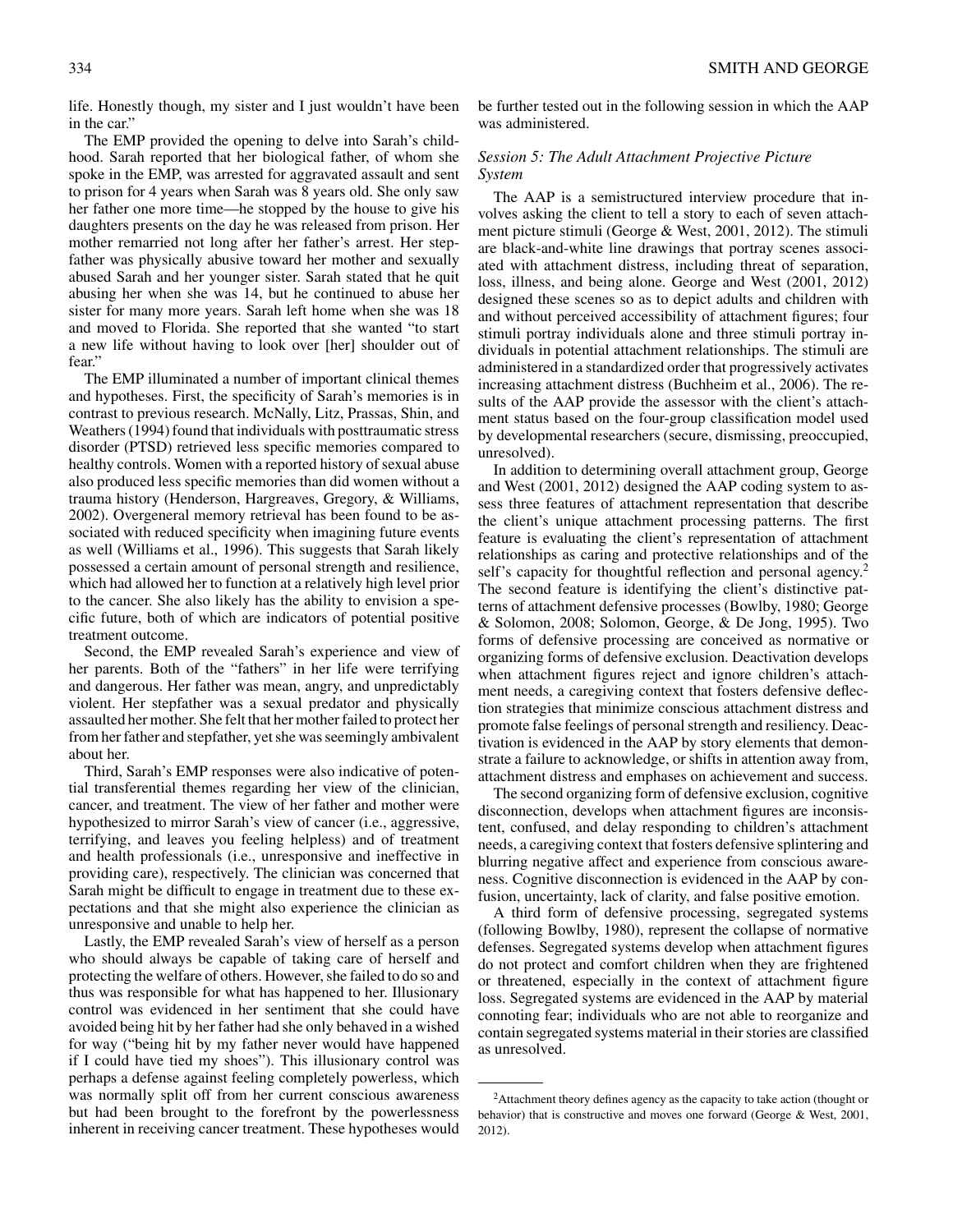## CANCER AND ATTACHMENT TRAUMA 335

The third feature, recently added to the coding system, is identifying attachment trauma risk (e.g., Buchheim & George, 2011). George and West (2012) defined attachment trauma as threatening and terrifying experiences associated with feeling terrorized, abandoned, helpless, or isolated. Attachment trauma is the product of attachment figures' failure to provide children with even the most minimal forms of protection in the face of terror and threat (e.g., frightening loss, abuse, rape, war). Attachment figures are sometimes (but not always) the source of terror; attachment trauma is often associated with multiple losses, abuses, or threats (see also Main & Hesse, 1990; Main & Solomon, 1990; Solomon & George, 2011). Attachment trauma is evidenced in the AAP by extreme forms of segregated systems material, including terrifying or disturbing indexes of fear, helplessness, isolation, abandonment (e.g., horrific abuse imagery), or "surreal" imagery (e.g., people without faces, floating above the bench, figures described as statues). Individuals with AAPs that contained attachment trauma indicators reported significantly higher frequencies of clinical symptoms, on such measures as the Symptom Checklist (Derogatis, 1994) and Youth Self-Report (Achenbach, 1991), than individuals whose AAPs did not have trauma indicators (George, 2008).

The AAP administration was conducted by the clinician (J. D. Smith). The AAP coding and classification was performed by C. George, a trained and reliable AAP classification and trauma coding judge, who was blind to all other information about the case. The clinician conducted the standardized administration of the AAP and then, as is customary in TA, also conducted an extended inquiry (e.g., Finn, 2007; Handler, 2008) following the administration to illuminate Sarah's responses. The purpose of the extended inquiry is to explore further the context of responses to standardized administrations of assessment instruments, augment norm-based results, and gather additional information that might be useful in answering the client's assessment questions.

We examine Sarah's AAP protocol, in particular the evidence of attachment dysregulation and trauma, and discuss the ways in which her patterns of defensive processing contributed to the case conceptualization and the treatment goals. We begin by describing in detail Sarah's response to the Window picture (see Figure 1), the first attachment stimulus in the AAP picture set. The picture depicts a young girl with pigtails standing alone with her back to the viewer looking out through a large picture window.

Sarah: "That's how I feel right now. On the inside looking out. Wanting to go out. Be back in the thick of things. Kind of still stuck behind *...* behind the glass. I know it's there and I know it's tangible. I should be able to go there. Isolated. Really isolated. But hopeful."

Clinician: "What led up to the scene?"

Sarah: "There's so many different ways. I don't know. This one hits me really, really hard."

Clinician: "What do you think might happen next?"

Sarah: "Well, steps forward. Baby steps. Got to go outside. And there's somebody *...* in the end, somebody will come in there and invite them on in."

Clinician: "What do you think the characters are thinking or feeling?"



FIGURE 1.—Window.

Sarah: "Isolated and alone. Wishful. Fearful. I don't know. It's provoking."

This stimulus typically elicits nonthreatening stories about everyday themes, such as a child getting ready to go to school, looking outside to find playmates, or having to stay indoors due to illness or bad weather. Sarah's response to Window immediately revealed the intensity of her terror. Overwhelmed by the image of the girl's isolation, Sarah identified herself as the girl in the picture. She became absorbed and stuck in the moment, as the girl is stuck, unable to continue the story response until urged on by the clinician's probe. In the AAP, self and hypothetical stories are evaluated separately and provide important information about the quality of a client's parallel and unintegrated (i.e., segregated) representations of self. Sarah told two stories; both stories contained elements coded for attachment trauma risk. Sarah's personal experience story thread described the self as stuck behind glass, which is the type of surreal imagery shown to be associated with sexual abuse or terrorizing threat to one's body and frequently found in the AAP responses of patients with dissociative symptoms (Buchheim & George, 2011). Sarah ended this thread describing traumatic helplessness, an image of the isolated self that is considered a risk indicator for a history of severe sexual or physical abuse (Buchheim & George, 2011). Sarah's hypothetical story thread included variations of the same themes—traumatic isolation and fear. By contrast, however, Sarah created a hypothetical character that demonstrated the knowledge that she could find someone to take care of her ("invite 'em in") if she developed the agency to take action ("gotta go outside"). Sarah's blurry hope (a cognitive disconnection defense—"wishful") for connection to other people ("someone") permitted her to temporarily diffuse her terror. Sarah's hypothetical story described a reorganized self with the capacity to take action, albeit slowly ("baby steps"), to keep herself moving forward. This representation of the wished-for self is undermined by a representation of her real self as immobilized by attachment trauma.

Following the complete standardized administration of the AAP, the clinician began the extended inquiry by asking Sarah if any of the pictures stood out to her. Sarah quickly identified Window as that picture.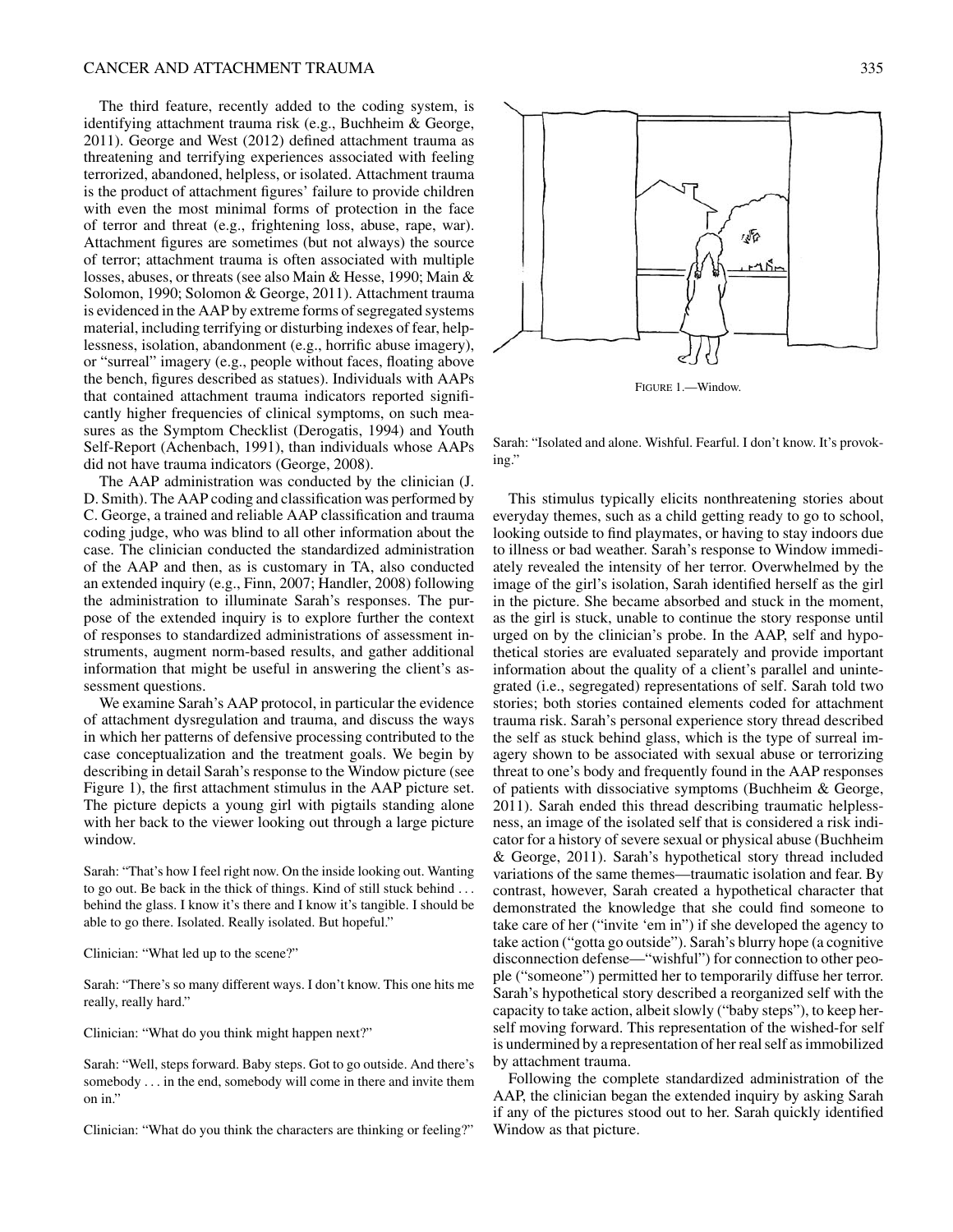for me."

Clinician: "What was it about this picture that really struck you?"

Sarah: "I think that's where I am right now. It's funny, there's an advertisement that's in all the magazines right now. It's a fall picture, all the leaves are turning and it's beautiful outside. Every time I see it I get the same feeling I had to this picture. You know, 'Please let me go out there! Please let me go out there! How come I can't go out there?' It's weird *...* and uncomfortable."

Clinician: "In the story you told to this picture, you said it felt like you were stuck behind the glass."

Sarah: "Yep. That is how I feel—like there's this barrier."

Sarah's AAP protocol was judged unresolved for attachment trauma. It is important for case conceptualization and the therapeutic process to closely examine her representation of attachment figures, self, and unconscious defensive processes to understand the reasons for her referral questions and perhaps determine why she is currently failing to regulate her attachment arousal. The perceived availability of an attachment figure who can regulate attachment arousal is a defining characteristic in differentiating secure versus insecure patterns of attachment at all ages (George & West, 2011). Sarah's representation of attachment figures suggested that, although present, she expected them to withhold and abdicate care. When alone, Sarah's responses showed that she could not envision herself as appealing to anyone, except the single appeal to an unknown "someone" described in Window. Sarah demonstrated that the only people from whom she expected to receive real care and comfort were health professionals, a positive indicator for potential success in psychotherapy. She showed no capacity for thoughtful reflection and failed to demonstrate a view of self as having the agency needed to make constructive change in her life. She seemed confused about where to go for help and, although she viewed herself as slowly getting better, she could not envision how the help she received would move her forward.

Both forms of organizing defenses were evident in Sarah's responses. Deactivation was her predominant organizing defense, as evidenced by descriptions of attachment relationships as distant and rejecting. Her ability to use deactivation effectively, however, was inconsistent. Rejection, for example, could produce the distance she needed to prevent becoming dysregulated; however, she also demonstrated that the distance did not neutralize her distress and left her feeling unworthy, unimportant, and afraid. Sarah's responses showed a strong undercurrent of cognitive disconnection, evidenced by confused descriptions of characters and plot lines, frustration, and anger. Her dyadic stories suggested that these emotions were so easily aroused in the presence of attachment figures that she had to literally "disconnect" and leave these situations to dispel becoming increasingly distressed.

All of the segregated systems indicators in Sarah's responses were judged as traumatic. Five of her seven stories contained attachment trauma that repeated themes of traumatizing fear and helplessness; three responses failed to reorganize and contain dysregulated terror (i.e., three responses were unresolved). Attachment trauma was evident in both alone and dyadic stimuli, providing clear evidence of Sarah's representation of attach-

336 SMITH AND GEORGE

ment figures as helpless and abdicating their protective role. Sarah's AAP response to Window demonstrated her hypersensitivity when alone to interpreting even potentially benevolent or mildly stressful events as threatening (Buchheim et al., 2006; Buchheim & George, 2011). This pattern of traumatic attachment material in personal experience and hypothetical response threads was also evident in Sarah's response to the Cemetery stimulus, a scene that depicts loss. Research has demonstrated that personal experience responses with traumatic attachment dysregulation material such as Sarah's to the alone stimuli are frequently found in the AAPs of patients diagnosed with anxiety disorders (Buchheim & George, 2011).

The presence of surreal imagery in two of Sarah's responses was striking and informative. As noted earlier, surreal material in the AAP stories has been found in patients with known dissociative symptomology, including anxiety and borderline personality disorder patients who have suffered severe physical or sexual abuse (Buchheim & George, 2011), and is considered to be an indicator of dissociation risk when evident in the AAP. This is a particularly important finding in this case, given that Sarah did not bring up problems with dissociation in previous discussions, despite the clinician's fairly explicit inquiry when discussing her childhood sexual trauma. We further discuss clients' experiences of traumatic dysregulation in the context of presenting the results to Sarah during the summary and discussion session and in the written feedback letter.

Based on the patterns of deactivation in Sarah's protocol, C. George hypothesized that deactivation had been Sarah's primary strategy for managing attachment arousal, but that something had popped her protective bubble and resulted in dysregulation. The AAP scoring was completed blind, so this hypothesis was put forward without knowledge of the client's background or the fact that the client had sought psychological intervention. During consultation between the clinician and the AAP judge, it was theorized that the experience of cancer had popped Sarah's protective bubble and left her without an effective strategy to regulate the affect associated with a reemergence of early traumatic material.

*Cancer and trauma.* There is a relatively large existing literature regarding the relationship between cancer and trauma (for reviews on this topic, see Kangas, Henry, & Bryant, 2002; Sumalla, Ochoa, & Blanco, 2009). Two large samples found strong links between childhood trauma and the development of serious health problems, including cancer. In the Adverse Childhood Experiences Study of more than 17,000 participants in California, researchers found that participants who experienced four or more adverse childhood events, such as physical and sexual abuse, had higher rates of many medical disorders, cancer included (Felitti et al., 1998). In a Canadian sample of 36,984 participants, those with PTSD had significantly higher rates of cancer, cardiovascular and respiratory diseases, chronic pain syndromes, and gastrointestinal illnesses (Sareen et al., 2007). Many patients experience the diagnosis and treatment of cancer as a traumatic stressor (Cordova et al., 2007), which is recognized in the *Diagnostic and Statistical Manual of Mental Disorders* (4th ed., text revision; American Psychiatric Association, 2000) as capable of precipitating PTSD. However, not all cancer patients who show PTSD symptoms after cancer diagnosis and treatment develop diagnosable PTSD. The presence of a prior history of trauma, such as childhood sexual abuse,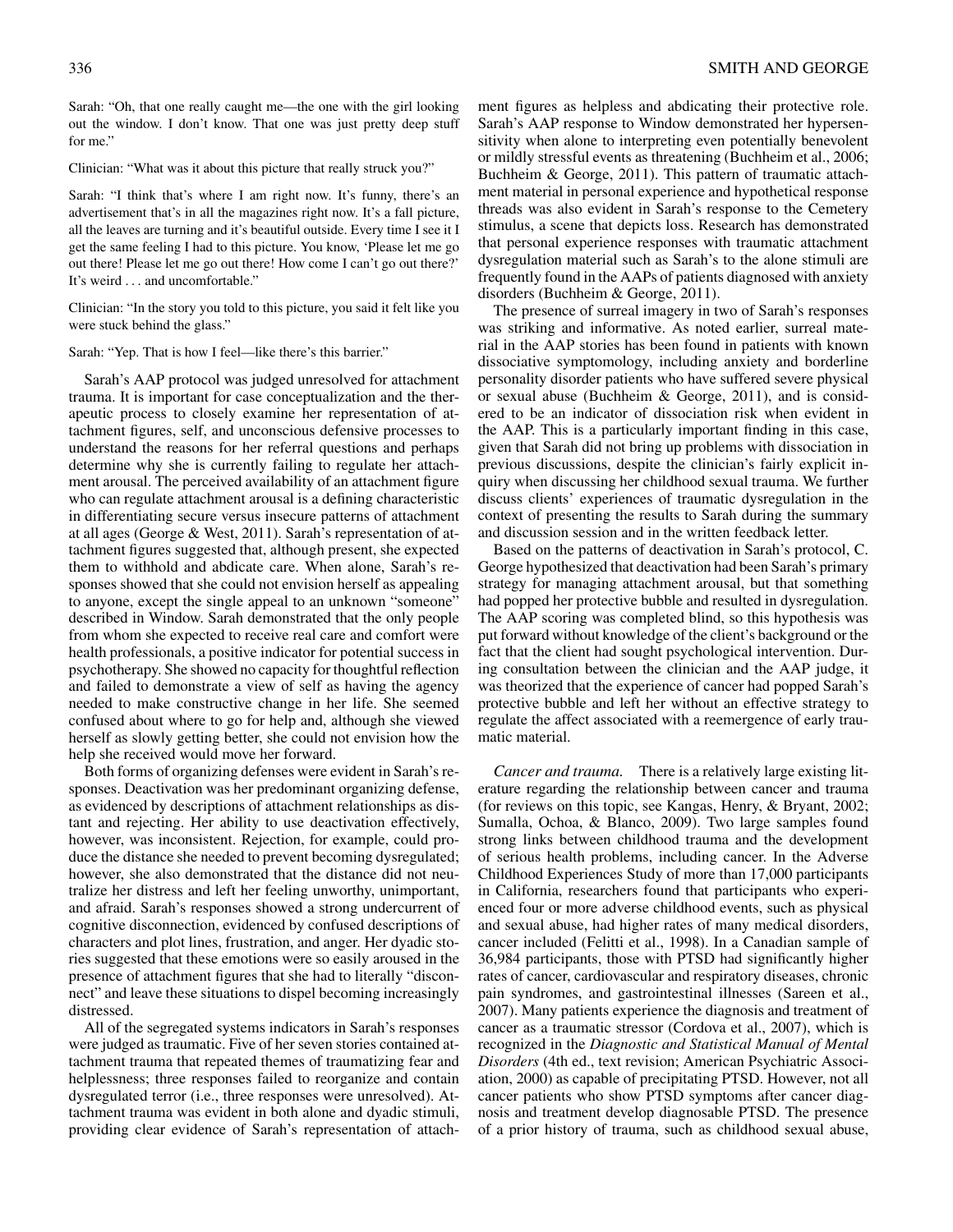increases the likelihood of both the symptoms and a diagnosis of PTSD (e.g., Goldsmith et al., 2010). Furthermore, childhood traumas have been found to be a positive predictor of depression, symptom-related distress, and PTSD symptoms several months and several years after receiving cancer treatment (Andrykowski & Cordova, 1998; Green et al., 2000). Sarah's childhood experiences of physical and sexual abuse suggested that receiving a cancer diagnosis might have been the catalyst for dysregulating memories and emotions surrounding her earlier trauma. The evidence of employing dissociative defenses when confronted with severe isolation in the Window story provided further evidence to support this hypothesized link.

From an attachment theory perspective, until her diagnosis, Sarah was in a state of "failed mourning." Bowlby (1980) conceived of failed mourning as a form of pathological mourning that developed in response to loss when attachment figures were especially rejecting and harsh. George and West (2012) extended Bowlby's model to address mourning for all forms of attachment trauma, not just loss through death. Failure to mourn acts as a rigid form of deactivation that builds a sturdy wall that blocks conscious processing of segregated affect and memory. For Sarah, her failure to mourn abuse and what Solomon and George (2011) termed "assaults to attachment" likely enabled her to go forward successfully in at least some domains of her adult life (e.g., career). Although this wall can last a lifetime, Bowlby argued that subsequent loss would plunge an individual into full-fledged dysregulated mourning. The "loss" in Sarah's case was likely the assault to self that accompanied being diagnosed with a form of cancer associated with almost certain death. Now in remission, Sarah was not able to return to her former deactivated self and was being dysregulated by unresolved attachment trauma.

*Convergence of findings between the EMP and AAP.* The EMP and the AAP generated many hypotheses about Sarah. Support for a number of these hypotheses was found across the two instruments. Sarah's view of herself in the EMP as a person capable of taking care of herself was largely confirmed in the AAP, as evidenced by the agency to act when her attachment system is aroused. However, under significant attachment-related distress, Sarah's ability to act in a constructive way fell apart. Her Window story showed that being alone is terrifying and that she is unable to do anything to reorganize these feelings when they arise. Similarly, she did not view others as a source of comfort, and thus does not seek them out, nor expect them to come to her.

There is also evidence that when Sarah is terrified and feeling helpless during times of attachment arousal, she loses the ability to mentalize her experiences, which she had been able to do quite well on the EMP. The AAP is organized around telling hypothetical stories about the stimulus characters as opposed to the autobiographical EMP task. It is also important to note that the AAP was carefully designed to activate attachment distress and the EMP task is not. Thus, we would expect that Sarah's response would be less selectively monitored than her response to the EMP task that asked her to determine what she wanted to discuss. Sarah was unable to reconcile her conflicting selfviews of an isolated and helpless person who is at the same time capable of taking care of herself. Sarah's perception in the AAP that attachment figures are unavailable also confirms the view of her mother as unresponsive from the EMP. However, in contrast to the EMP, in which there was evidence to suggest that Sarah might find therapy, and the clinician, to be unable to help her, the AAP seemed to suggest that Sarah expected health care professionals would be able to provide safety from terrifying objects in her world. We believe that Sarah's recent experience of a successful treatment of her cancer had restored some degree of faith in those people fulfilling their social roles as doctors, nurses, and psychologists. The EMP and AAP were consistent, though, in suggesting that Sarah had a deep-seated belief that other people were unable to care for and protect her. This would likely be an impediment to successful long-term psychotherapy.

## *Session 6: Personalized Sentence Completions Test*

Sarah's AAP responses generated numerous hypotheses regarding her representation of her parents, her emotional processing of trauma and cancer, and how she coped with distress. To test these hypotheses and help Sarah begin to make connections between past and current trauma and her current affective instability, the clinician prepared a set of personalized sentence stems. This session served as a low-intensity assessment intervention session (Finn, 2007), the primary goal of which was to prepare Sarah for psychotherapy and the discussion of the test results. Several themes emerged from this activity that elaborated on the results of the EMP and AAP.

- Mother: Sarah viewed her mother as "angry, strict, hard, and impatient," and she was afraid that her mother would hit and scream at her. Sarah wondered if her mother had ever been happy and if she knew how much she hurt her and her sister. Her predominant feeling toward her mother was indifference; yet she felt sorry that her mother did not receive the love and affection from her daughters that would have been possible had she loved and cared for them. These sentiments point to Sarah's current struggle of trying to find comfort from a mother who has never provided it. These responses were congruent with the anger and frustration expressed toward attachment figures illustrated in the AAP protocol as well.
- ! Father: Sarah described her father as "nonexistent" and that all she had were "dreams of what could have been, or what should have been, and what it hopefully is for others." She reported that even the thought of her father elicited feelings of loss and wishes that she had a father. This seems to suggest that part of Sarah's unresolved mourning was her father's absence in her life and that Sarah would need to grieve the lack of her "wished for" father, while also reconciling that her real father was angry and terrifying, as reported in her EMP.
- ! Dysregulated terror: One of the sentence completion stems read, *When I found out I had cancer,* to which Sarah reported that she was "dumbfounded." This corroborated her view of self as evidenced in the AAP as dysregulated by fear (i.e., frozen, shocked).
- ! Isolated and helpless: Sarah's responses to sentence stems designed to uncover more about how she believed she coped with difficult experiences suggested that she was unable to ask for help and felt isolated and alone. To the stem *When I'm in trouble,* she responded, "I turn inward. I cut off communication with others. Some people would feel a void, but it is what I have known, so it's kind of comforting." Her response to *When I feel helpless* was, "I pray. There's a lot of fear, though, about being helpless and not knowing what to do. And that's not how I see myself, it's very contradictory to my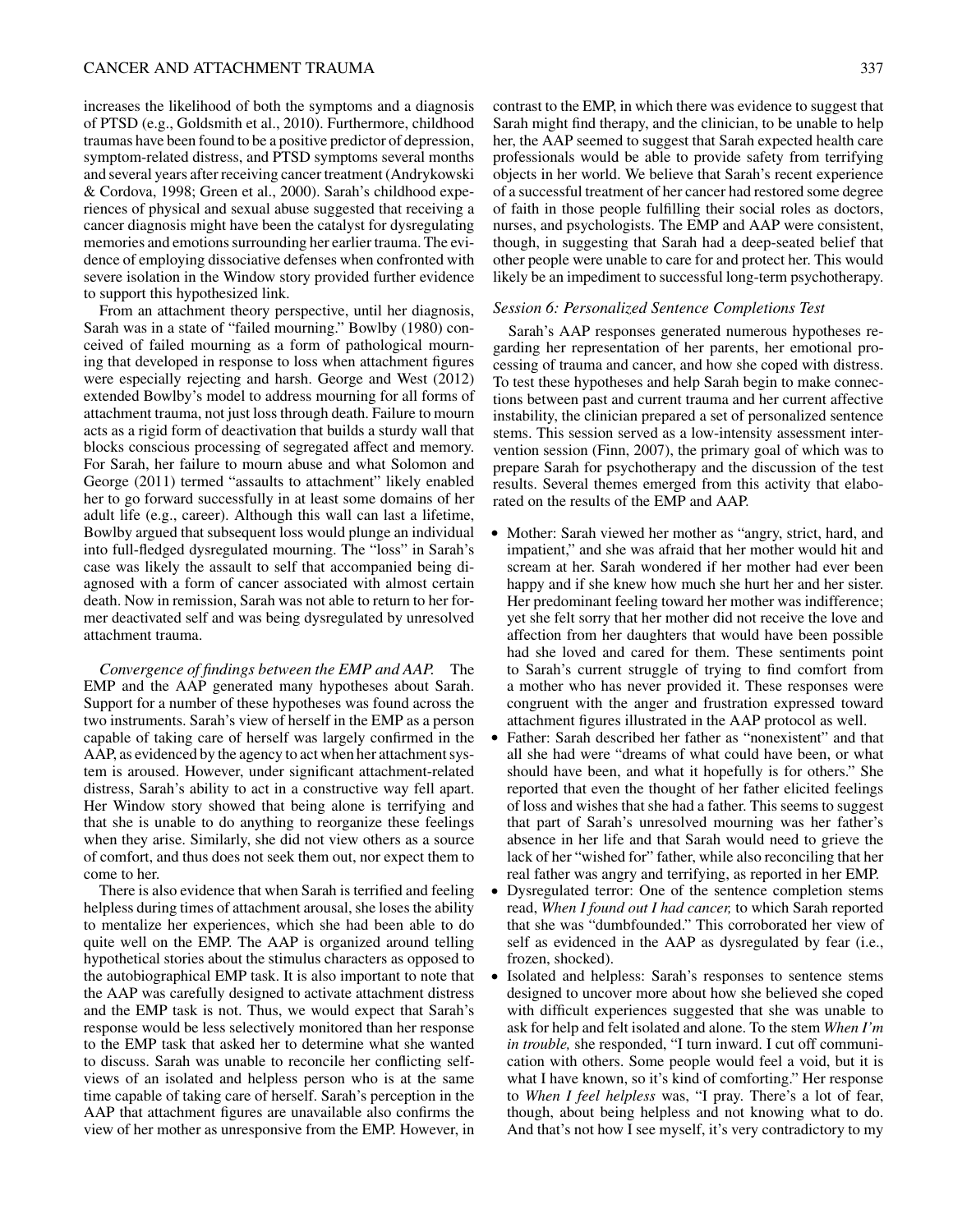core." She responded to *I get scared when,* with, "I think about how to move forward now and when I'm not able to function the way I think I can." To the stem *I get anxious when,* she replied, "I have a lot of things coming at me. I used to be able to juggle everything, but now things just get overwhelming and it makes me anxious and I break down. I don't know why. It's frustrating." Sarah's words mirrored her AAP responses in which she relied on and even isolated herself in response to distress. Praying, although an action that can potentially organize feelings, does not seem to reduce Sarah's feelings of being afraid and helpless. Further, her current appraisal of self as ineffective and helpless violates her self-view, yet she cannot dispel these appraisals. She is overwhelmed by current emotional demands, which seems to feed a cycle of anxiety and dysregulation.

## *Session 7: Summary and Discussion Session and Written Feedback*

The clinician's goal during the summary and discussion session was to help Sarah develop a more accurate and comprehensive understanding of her current experience than the view she had prior to beginning the TA. The clinician hoped that he could help Sarah think about how her experience of cancer had unleashed unresolved attachment trauma and left her feeling very fragile, dysregulated, and powerless. At this point in the assessment, Sarah began to talk about her trauma, confirming our failed mourning hypothesis. She said that, on receiving her prognosis, she "surrendered" to the fact that cancer would kill her, at which time she began allowing herself to feel the pain of her past trauma. She reported that she previously lived her life not letting it affect her, but her terminal prognosis forced her to acknowledge the lingering pain. In accordance with the assessment results, Sarah reported that she very quickly discovered that she was not equipped to effectively manage the intensity of the feelings that arose. In the context of this discussion, the clinician proposed a metaphor to help Sarah understand her experience. He suggested that Sarah had developed a hard protective shell, which abruptly melted when she received the cancer diagnosis and prognosis, and she could no longer protect her fragile core. Sarah reported that this metaphor perfectly captured her feelings of exposure and emotional vulnerability.

An in-depth presentation of all the findings discussed during this session is beyond the scope of this article. We present here the answer to one of Sarah's assessment questions, the root of which is her unresolved attachment classification and the evidence of dissociation found in the AAP. One of the core features of TA is to use assessment findings to address the client's questions in a sensitive yet honest way. An attachment assessment can be difficult to understand. When a client is defended (i.e., deactivated or disconnected), attachment information might be difficult to absorb and accept. When a client is dysregulated, attachment information could potentially exacerbate feelings of vulnerability and helplessness. This is the primary reason why the clinician chose not to conduct a more intense assessment intervention session with Sarah. One approach developed by Finn (2011), in collaboration with C. George, was to include information in a client's assessment letter that sensitively and respectfully explained the origins and meaning of a client's AAP patterns.

We present a detailed excerpt from Sarah's letter to demonstrate to clinicians how we explained to Sarah the meaning of her unresolved attachment. The reader will also see how the findings from the EMP and the sentence completion exercise were incorporated:

I would now like to answer the question, why do I feel so wimpy right now? In order to answer why it is that you feel wimpy, we have to go back a few years to how you felt before you received the cancer diagnosis. You will likely remember that the results of the AAP suggested that you probably had a strong capacity at an earlier time in your life to deactivate attachment-related distress. You may have been better able then than now to do things that helped cool down the intense feelings associated with your relationship with your mother, father, stepfather, son, and romantic partners. This capacity likely contributed to feeling effective and in control. You were able to insulate yourself from much of these negative and even threatening feelings by creating a safe distance from which you could regain your composure. We compared this to having a hard outer shell that protects the soft and more vulnerable core. The protective shell is effective only to the extent that it does not get too hot, in which case the core is no longer protected.

I believe your cancer diagnosis, and all the changes in your life that occurred as a result, melted that protective shell. The AAP results indicated that your attachment status is unresolved. It showed that you do not have an adequate protective shell at this time and are easily dysregulated when stressed. As a result, you are not able to close off feelings of being frightened and powerless. The AAP also showed that you are under a great deal of stress and are anxious that you do not have clear problem-solving coping strategies. On the Early Memories Procedure, you shared early childhood experiences that left you feeling frightened and terrified. Your father and stepfather were often enraged and your mother was cold and distant, and did not protect you. This experience is terrifying for a child. The AAP suggested that the failure to find protection was overwhelming and made you feel helpless, and that you cannot trust that the people who are supposed to be close to you will help you. The intersection of our current experience with our past is complicated, and a frightening experience in the present can open the floodgate of feelings and memories that may have successfully been cooled down or walled off for years. Receiving a life-threatening cancer diagnosis has likely put you back in a terrifying place where you had no way to cope with the pain and heal emotionally. You mentioned that you felt as though "the dam broke" and allowed past unresolved and unintegrated feelings to burst forth into your awareness and everyday life, and this occurred at a time in which you felt that you had insufficient internal resources to contain it. You also found little assistance from others in being able to calm these feelings. The AAP showed too that you are frustrated and angry by the uncertainty that all of this causes, although you try not to show these feelings.

As a result of the emotional flood, you now feel isolated and helpless. The AAP suggested that the only people that you think you can turn to for relief from the painful and overwhelming feelings and return you to the way you were before the diagnosis are health care professionals. Not being able to count on loved ones or even yourself is understandably terrifying and it leaves you in a state of constant hypervigilance for the possibility that your emotions will well up and you won't be able to hold them in.

When attachment status is unresolved, thinking and actions often appear to the person and others to be disorganized. It is not unusual to become distracted or absorbed, even for a few minutes. We talked about this as the process of becoming *dissociated,* and how this absorption likely developed in childhood as an effective way of protecting yourself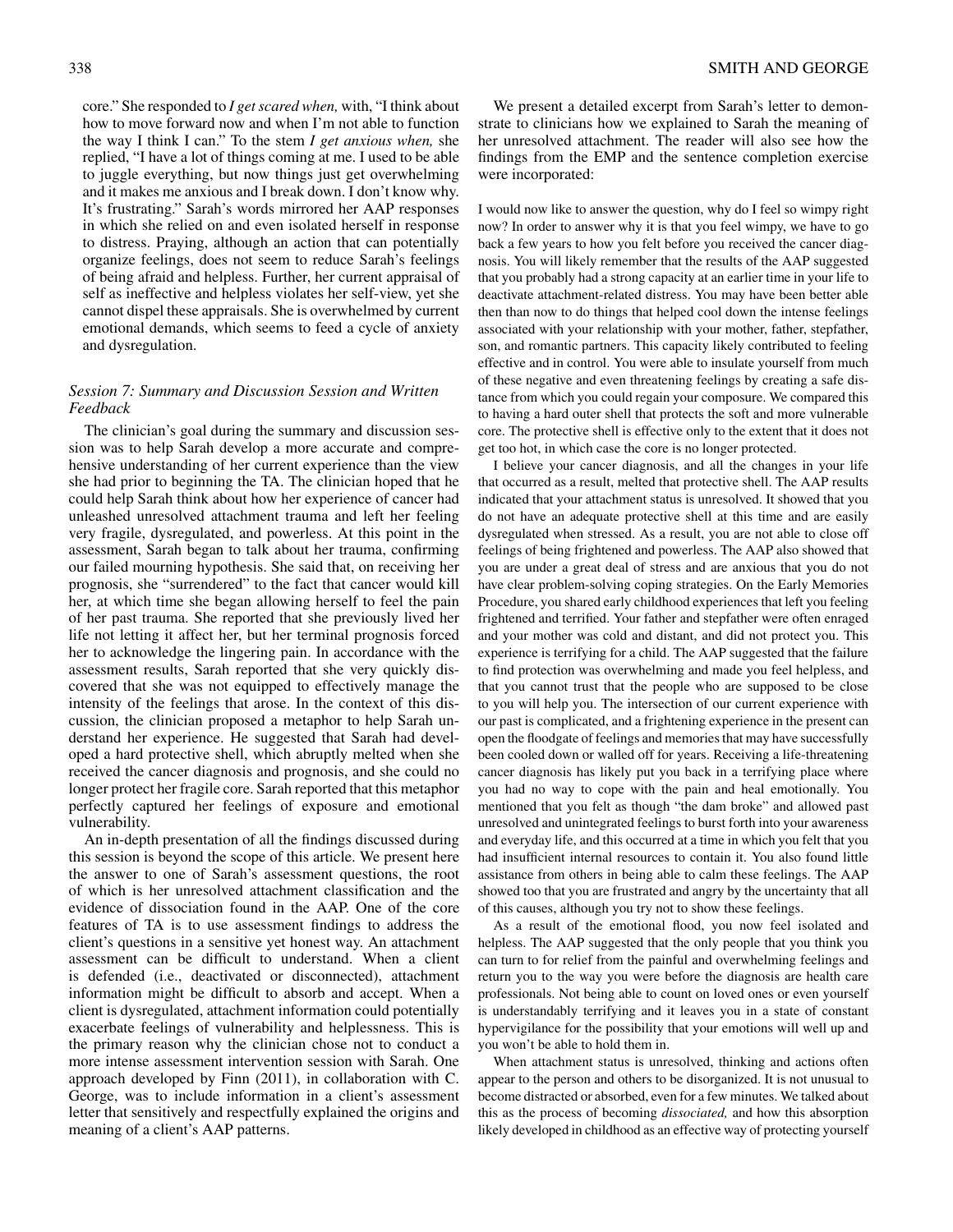from your overwhelming emotional experiences. Dissociation can help to keep you from being completely overwhelmed in times of emotional distress, but it also does not help you move forward and beyond your experiences of trauma. You described this process as "being stuck behind glass," so I think you understand how dissociation makes reality intangible so that it cannot be confronted. This will be one of the areas that we will focus on in psychotherapy together.

## *The Psychotherapy*

The treatment approach was not manualized and followed the basic principles of short-term psychodynamic psychotherapy, similar to those described by Sifneos (1987) and Malan (1979), among others. Specific interventions included (a) negotiating and maintaining the therapeutic alliance; (b) approaching Sarah's current emotional symptoms as expressions of underlying conflicts related to her past relationships, trauma, and cancer; (c) attending to transference and countertransference phenomena; (d) and helping Sarah articulate split-off and heavily defended emotions and views of herself (e.g., helplessness). Additionally, elements of behavioral activation for anxiety and depression (e.g., Hopko, Robertson, & Lejuez, 2006) were integrated into the therapy to help Sarah increase her activity levels and reduce her feelings of anxiety and depression.

Following the TA, Sarah and the clinician agreed on three primary areas of focus for the subsequent psychotherapy. Given the time-limited nature of the planned psychotherapy, the goals of the therapy were prioritized. A long-term, intensive psychotherapy would likely have been necessary to achieve each of the goals identified by the assessment. Above all else, the clinician would help Sarah to build a new, more effective protective shell (e.g., not so rigidly defended by deactivation) to help her moderate the intensity of her feelings and capacity to seek connections to others. During the psychotherapy, Sarah developed some more effective strategies of coping with stress and emotional arousal, including reaching out to others (e.g., the clinician, friends). Achieving this goal occurred primarily through bringing split-off affect into Sarah's awareness, connecting it to her past experiences, and helping her to mentalize when slightly aroused.

To a lesser extent, the therapist also helped Sarah to mourn her past trauma and loss. Predominantly, rather than denying that these experiences were affecting her today, psychotherapy helped Sarah face, think about, and integrate these experiences into her current understanding of herself and her feelings. The psychotherapy provided her with the necessary space and support to mourn her "real" father and relinquish the idealistic wish for this relationship. Finally, the clinician helped Sarah to identify signs of dissociation and to develop alternative strategies that could achieve the goal of maintaining a sense of safety without the detrimental effects she had experienced through repeated dissociative experiences. Further, the authors believed that Sarah's struggle with contradictory and segregated representations of attachment were at the core of her dissociative defenses. The clinician and Sarah therefore also worked together to reconcile the inherent confusion of possessing split states of mind involving terror and comfort.

The psychotherapy portion of Sarah's treatment was made up of eight roughly biweekly sessions, spanning 17 weeks. The penultimate meeting was the TA follow-up session. The clinician began the session by reexamining Sarah's assessment questions and the underlying reasons that had led her to seek intervention. Sarah reported that she no longer felt "wimpy" but was confident in her ability to control her emotions, which she stated were not nearly as fragile and unpredictable as before. Similarly, considerable time had also been devoted to teaching Sarah how to identify dissociation during the treatment. Sarah reported that she had not noticed a dissociative experience in more than a month. Admittedly, the goals for the psychotherapy identified during the TA were lofty and could not have been realistically addressed in full in such a time-limited treatment. However, we believe that the TA process illuminated Sarah's problem areas and provided the clinician with a solid case conceptualization from which to conduct the treatment. The TA and the test results also helped Sarah and the clinician collaboratively and accurately prioritize the treatment goals. We believe focusing on rebuilding Sarah's shell ultimately led to her feeling comfortable terminating the therapy.

After receiving the news that her cancer was in remission, Sarah returned to college in an effort to develop a new vocation. The clinician had addressed during psychotherapy Sarah's intense anxiety about returning to college. She reported during the TA follow-up session that she was now comfortable in the classroom and was able to complete assignments and study for exams without feeling as though she was going to have a panic attack. Returning to college in and of itself was a major achievement for Sarah and evidenced her progress during treatment. Finally, behavioral activation interventions allowed Sarah to increase her daily activity levels. This improved her mood and also reduced the leg pain she was feeling when treatment began. Sarah was attending a weekly yoga class and walking several days a week with her neighbors; yoga had also become a vehicle for teaching and practicing mindfulness-based stressand anxiety-reduction skills.

Although termination had only been broached briefly prior to the TA follow-up session, it became evident through discussing Sarah's progress that she had attained the goals for which she had sought treatment. It was decided that Sarah would return in 1 month, at which time she could decide whether or not to continue psychotherapy. Ultimately, she elected to terminate based on her progress and lack of current distress. The clinician also felt that termination at this point was appropriate and clinically indicated by Sarah's presentation and functioning.

#### *The Transition From Assessor to Psychotherapist*

Finn (2011) described the use of a TA-based AAP administration during the course of a long-term psychotherapy, demonstrating the way in which TA can aid psychotherapy. Yet, the TA literature provides only a limited discussion of the transition from assessor to psychotherapist. Two studies conducted by Hilsenroth and colleagues (Ackerman et al., 2000; Hilsenroth et al., 2004) found that a TA procedure enhanced the therapeutic alliance between the client and assessor and the client and the psychotherapist to whom the client was subsequently referred. Their findings suggest that participation in a TA would also facilitate the therapeutic alliance when the assessor's role was transformed to psychotherapist.

To facilitate a smooth transition from TA to psychotherapy, the therapist maintained a consistent therapeutic stance between the assessment and the psychotherapy based on the core values of TA (collaboration, respect, humility, compassion, openness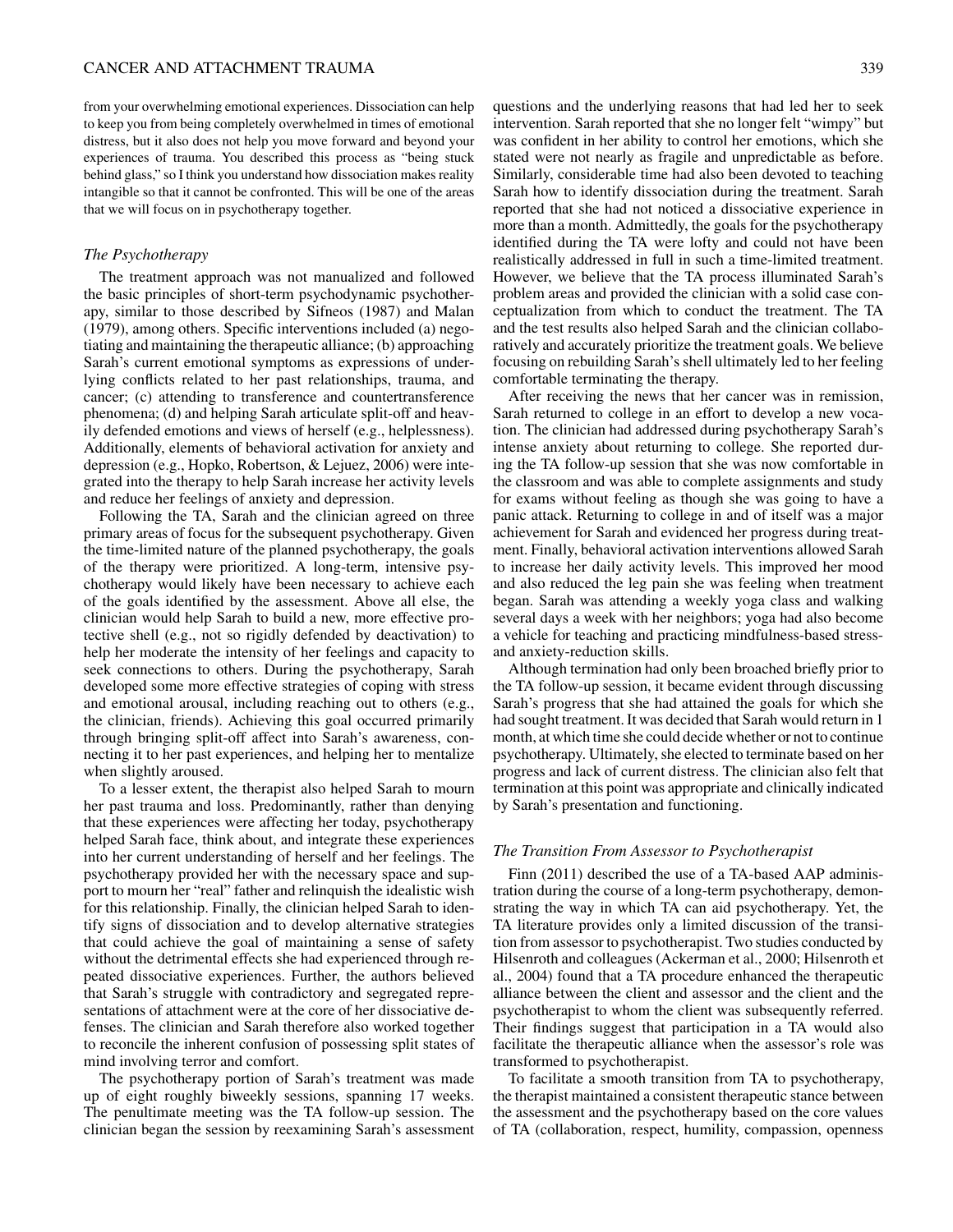and curiosity; Finn, 2009). Maintaining a therapeutic alliance was made easier by the collaboration that began during the TA, particularly having established a set of agreed-on goals, the lack of which is a noted cause of alliance ruptures (Safran, Muran, Samstag, & Stevens, 2001). The therapist was also able to directly tie each intervention strategy to the test results and related goals identified during the TA, which seemed to facilitate greater engagement and reduce resistance. The therapist's concerns regarding potentially harmful transference (i.e., Sarah experiencing the therapist as aggressive or unavailable) did not bear out. On the contrary, Sarah's recent positive experiences with health care professionals in treating her cancer seemed to buoy the relationship with the therapist. In fact, during the termination session, Sarah reported that she looked forward to the therapy sessions because she experienced them as "calming and safe."

The TA process also provided the client and therapist with a set of shared metaphors and experiences, and a common language from which to implement intervention strategies. For example, the metaphor of the "shell," which represented Sarah's ability to effectively cope with distress and negative emotions, was a consistent thread throughout the psychotherapy. Similarly, the test results were used as a foundation throughout the psychotherapy. For example, parallels were consistently drawn between the problems Sarah discussed in therapy and her responses that demonstrated similar themes. For Sarah, the experience of being "stuck behind the glass" in the Window picture was an incredibly salient image that she would use to describe her feelings of helplessness in real-world situations and her desire to have a better outcome. The first time Sarah visited the college she would later attend, she had a frightening experience that she described as a "panic attack." When discussing this event with the therapist, she remarked, "You know, just like being stuck behind the glass." This and other test responses became shorthand for particular experiences and emotions.

#### THE CASE-BASED EXPERIMENTAL DESIGN

As mentioned at the start, this case utilized the single-case experimental design and procedures that are very similar to previously published TA studies (for additional information, see Aschieri & Smith, 2012; Smith, Handler, & Nash, 2010; Smith, Nicholas, et al., 2011; Smith et al., 2009). Daily measurement indexes were developed collaboratively with Sarah based on her assessment questions and goals for treatment during the initial meeting. Four indexes were identified and subsequently rated each day on a 9-point Likert scale ranging from 1 (*I do not at all agree with this statement*) to 5 (*I agree with this statement*) to 9 (*I extremely agree with this statement*). The indexes included: (a) I felt in control of my tearfulness; (b) I felt a sense of selfefficacy; (c) Level of activity today; and (d) Level of fear/anxiety about my illness. Each item was rated subjectively with higher scores on the first three items indicating better control, selfefficacy, and daily activity level, and lower scores on the last item indicating fewer feelings of fear and anxiety about her illness. Sarah monitored these indexes daily from the initial meeting to the termination of the psychotherapy. Sarah never missed a reporting day and professed 100% daily recording compliance during a brief exit interview.

The research design of this case included elements that have not previously been utilized in case-based experimental studies of TA. Although the assessment questions were gathered during the first session, the standardized test administration phase of the TA did not begin until the fourth meeting. This period between Sessions 1 and 4 served as the pretreatment baseline phase during which background information was gathered (Sessions 2 and 3). The inclusion of a "contact with therapist" element during the baseline measurement minimizes the effect of symptom remoralization and allows the researcher to more confidently attribute changes coinciding with the introduction of TA to specific elements of the intervention model, and not simply making contact with a therapist or other common factors. Symptom remoralization is the sudden improvement in symptom severity that has been found to occur early in psychotherapeutic interventions: A number of research teams studying a phase model of change found that the majority of client improvements occur between Sessions 1 and 3, suggesting that symptom remoralization should have occurred prior to beginning the TA (e.g., Fowler, Ackerman, Speanburg, Blagys, & Conklin, 2004; Howard, Kopta, Krause, & Orlinksy, 1986; Howard, Lueger, Maling, & Martinovich, 1993). The second design element of this study that differs from previous studies by Smith and colleagues is the inclusion of psychotherapy following the TA. J.D. Smith served as the psychotherapist in addition to the TA assessor.

Figure 2 illustrates the progression of the TA and the subsequent psychotherapy. The baseline period consisted of four weekly sessions spanning 28 days. The test administration and summary and discussion sessions of the TA consisted of four weekly sessions over a 28-day period. The period of psychotherapy consisted of seven sessions, scheduled biweekly, except for the final session, and spanned 112 days. Two elements of the adult TA model were conducted during the psychotherapy: The feedback letter was given to Sarah at Session 10 and a formal TA follow-up session was conducted at Session 13.

#### *Data Analysis and Discussion of Results*

We were interested in two questions related to the effectiveness of the intervention.

- Did Sarah experience improvement in her symptoms during the TA?
- Did her symptoms continue to improve during the psychotherapy?

We hypothesized that Sarah would report statistically significant improvement in her experience of symptom severity during the TA. Second, we hypothesized that reported improvement would continue during the psychotherapy in comparison to the baseline and the TA periods.

To test these hypotheses, we conducted four phase-effect analyses using Simulation Modeling Analysis (SMA; Borckardt, 2006) software. Phase-effect, or level-change, analysis in SMA calculates an effect size by comparing the mean symptom severity of two specified streams of data (e.g., baseline and treatment). This analysis accounts for autocorrelation, the nonindependence of sequential observations, by comparing the observed effect size to 5,000 simulated data streams with similar levels of autocorrelation. The resultant *p* value is the actual probability of obtaining the observed effect size with the given data series length and autocorrelation estimates. Autocorrelation is a pervasive concern in time-series designs and is known to influence effect size calculations (e.g., Allison & Gorman, 1993; Borckardt et al., 2008; Manolov & Solanas, 2008; Robey, Schultz,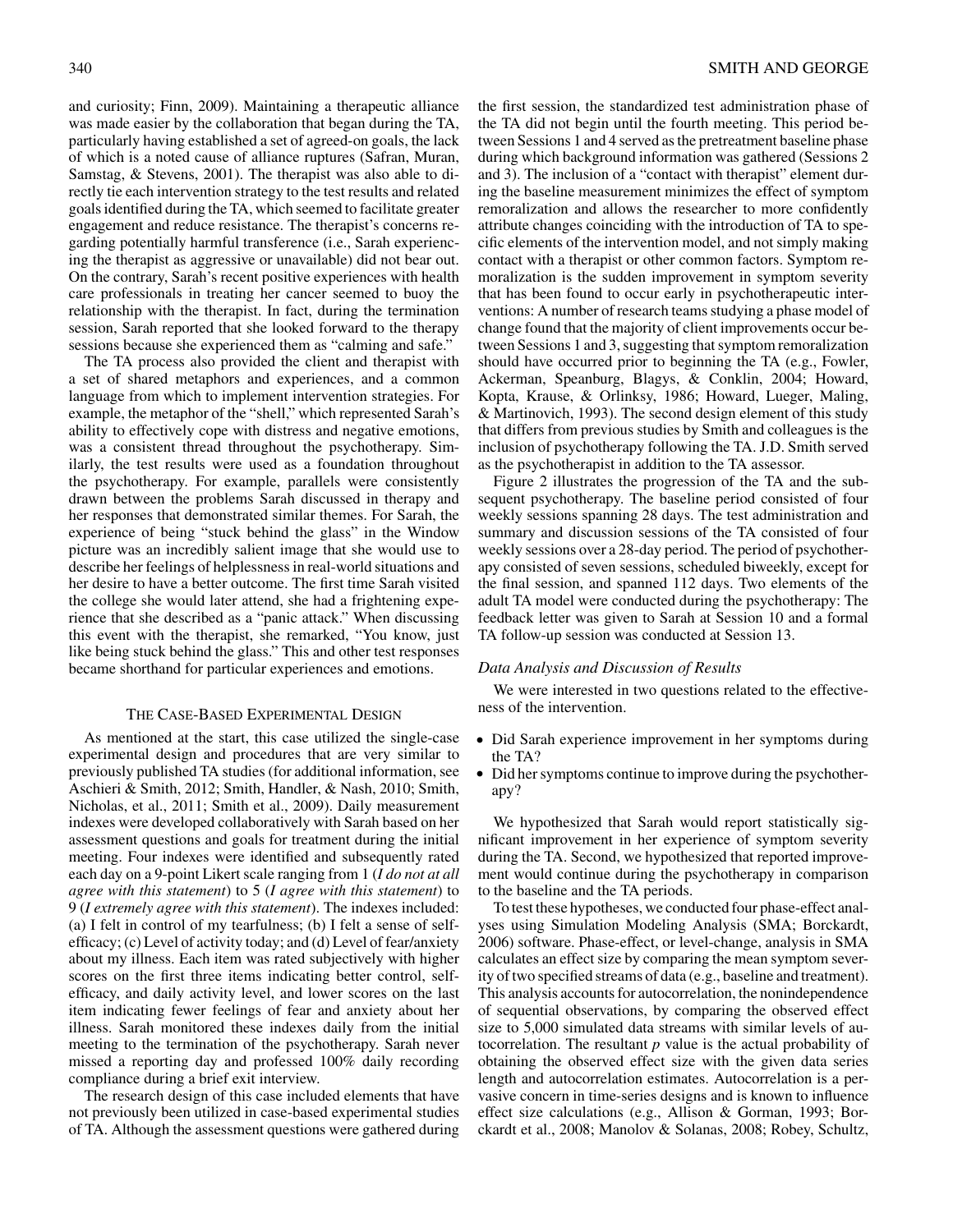

range from 3.5 to 6 to reveal the details of symptom change. X Axis indicates week on intervention with labels for session type and activity. Elements of the Therapeutic Assessment model are delineated by a bold **TA**. Black squares on data line indicate the occurrence of a meeting between Sarah and the clinician.

Crawford, & Sinner, 1999) and the ability to correctly infer an observed effect (Smith, Borckardt, & Nash, in press).

We conducted a preliminary analysis to determine the appropriateness of producing a composite variable from the four daily measure indexes. Cross-correlation analysis indicated that the four indexes were nearly all most strongly correlated on a daily basis. Given these results, we created a composite variable by producing a daily mean score of the four indexes. The four indexes were given the same valence, in which lower scores indicate improvement, prior to creating the composite score. Equal weight was given to each of the indexes when creating the composite score.

To address our first hypothesis, we compared the 28-day baseline period to the subsequent 28-day period in which the test administration and collaborative feedback session of the TA occurred. The results indicated significant overall improvement  $(r = .61, p < .01)$ . Even after applying the highly conservative Bonferroni correction (Bonferroni, 1935), which resulted in a critical *p* value of .0125 ( $\alpha = .05/4$ ), this effect remains significant. The mean score of the composite variable improved from 5.00 (*SD* = 0.46) during the baseline to 4.20 (*SD* = 0.56). Thus, our hypothesis that Sarah's symptom severity would improve during the TA was supported.

Addressing our second hypothesis required multiple phaseeffect analyses. We first compared the baseline to the TA and psychotherapy periods combined to determine whether or not Sarah's reported symptom severity improved as a result of the entire intervention. The results indicated that her symptoms had significantly improved ( $r = .38$ ,  $p < .01$ ), dropping from a 5.00  $(SD = 0.46)$  mean score during baseline to a mean score of 4.49  $(SD = 0.40)$  during the remainder of the intervention. To better understand when improvement might have occurred, we conducted two more analyses. The first analysis compared the baseline to the psychotherapy period: The results indicated significant improvement ( $r = .40$ ,  $p < .01$ ) with a mean severity decrease from 5.00 ( $SD = 0.46$ ) to 4.54 ( $SD = 0.42$ ). Finally, because a significant effect was found during the TA, we combined the baseline and TA periods and compared this data stream to the psychotherapy period to determine whether improvement continued as a result of psychotherapy, or if the improvement during the TA was accounting for the significant effects found in the previous two analyses. The results of this analysis indicated a small effect size that was nonsignificant  $(r = .11, p = ns)$ . The mean scores of these two periods are nearly identical at 4.65  $(SD = 0.61)$  and 4.54  $(SD = 0.40)$ , respectively.

The results of these four analyses suggest that symptom improvement coincided with the onset of the TA and was maintained during the psychotherapy period, but did not continue to improve. Thus, our second hypothesis was only partially supported. The mean symptom severity during the psychotherapy period was significantly improved compared to baseline, but it appears that Sarah's symptom improvements occurred almost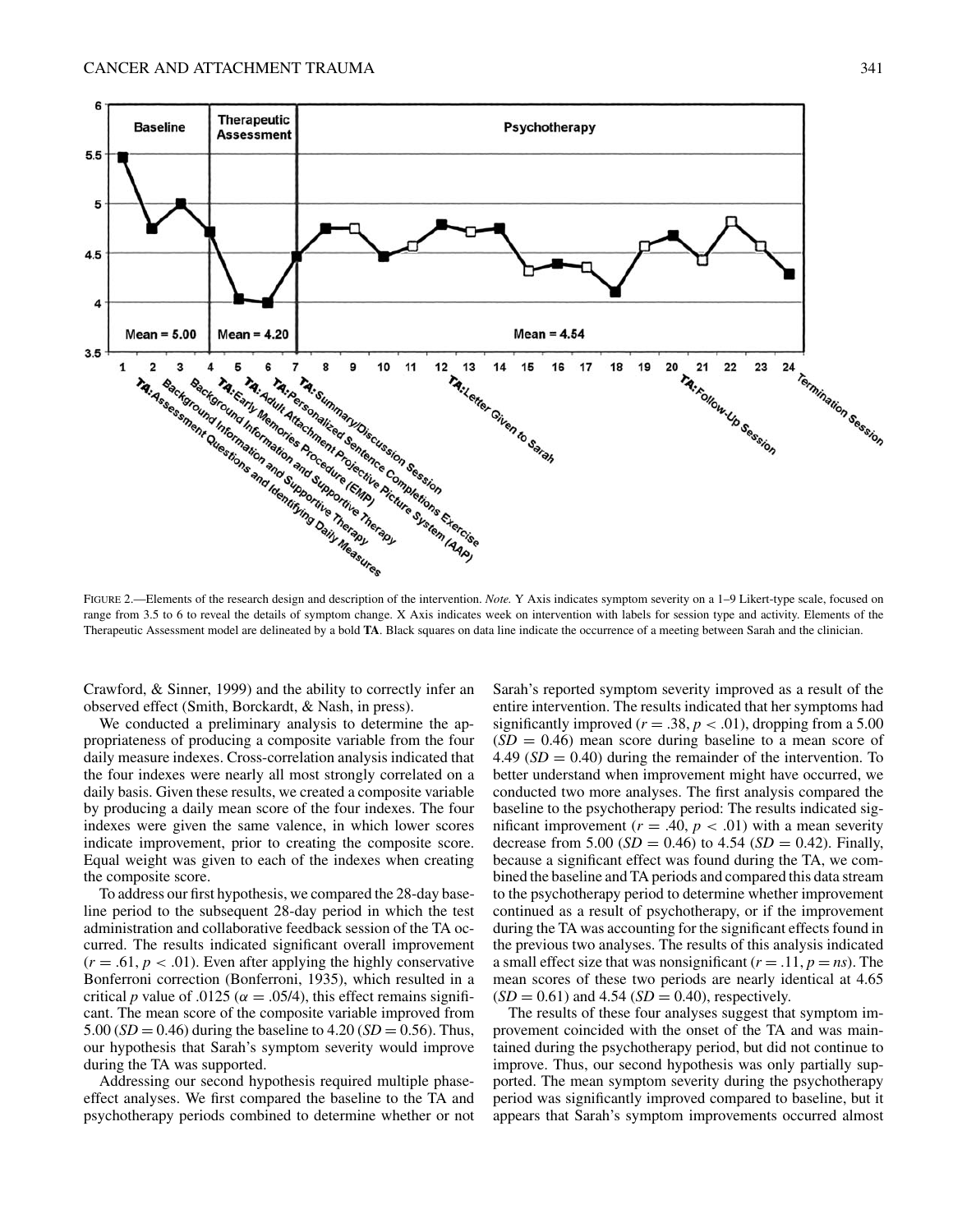entirely during the TA period. Psychotherapy appears to have served to maintain these gains. The progression of Sarah's reported symptoms across the entire study period is depicted in Figure 2 with weekly mean scores for better clarity. It is visually apparent that Sarah's reported symptom severity improved during the TA and then leveled off through the psychotherapy.

#### **CONCLUSIONS**

This main goal of this case study was to illustrate the use of the AAP in the context of a TA to develop a comprehensive attachment-based case conceptualization and identify specific domains for intervention, both within the TA model and in subsequent psychotherapy. This case makes a unique contribution to the literature in multiple ways, including the description of the unresolved classification and the application of TA and the AAP in the assessment of cancer-related trauma in a health care setting. We also illustrated how the additional attachment information (i.e., beyond classification group designation) assessed using the AAP can inform assessment and treatment from an attachment perspective. Although the TA procedure described in this article is somewhat less extensive than other case examples in the literature (e.g., only administering three assessment instruments), the goals of the TA were accomplished and the entire model was employed.

The case demonstrates that Sarah's self-reported symptom severity improved significantly after participation in the TA. These gains seemed to have been maintained during the psychotherapy. Although the gross magnitude of change in daily composite values is not striking, rather large effects were found after controlling for the nonindependence of the data. Clients with predominant deactivating and dismissing defenses often produce lower scores on self-report measures compared to other methods of assessment (e.g., Dozier & Lee, 1995). Finn (1996) provides suggestions from a TA perspective for how clinicians can address these discrepancies with clients. It is likely that Sarah's deactivating defenses were at least in part responsible for her relatively low scores on the daily measures, in comparison to the evidence of severe distress and dysfunction found on the AAP. Sarah's deactivating defenses might have also contributed to lower symptom severity reported during the TA period: Completing the EMP and AAP allowed Sarah to discuss and process her trauma, which is believed to be a primary mechanism of therapeutic change in numerous evidence-supported trauma interventions (Foa, Keane, & Friedman, 2000). Additionally, processing her trauma might have also further activated her deactivating defenses, resulting in lower reported symptom severity during this period.

These findings add to the growing body of evidence suggesting that TA is an effective brief intervention. We were surprised that nearly all the improvement Sarah experienced occurred during the TA and did not seem to continue during the psychotherapy. This finding might be due to the decrease in meeting frequency between the TA (weekly) and psychotherapy (biweekly), and is also likely confounded by the inclusion of TA-specific elements (i.e., the letter, follow-up session) during psychotherapy. The results suggested that reducing Sarah's affective distress to manageable levels paved the way for the interventions implemented during the psychotherapy. Future research would likely benefit from including measures that tap distress, as well as behavioral changes, much like researchers studying the phase model of change have done (e.g., Fowler et al., 2004; Howard et al., 1986; Howard et al., 1993). The inclusion of observer-completed behavioral measures, in addition to client self-reported experiences, would also minimize the potential effect of demand characteristics or allegiance experienced by the client working with a clinician-researcher. Future research would also benefit from readministering the AAP as a follow-up subsequent to therapy. Although collection of follow-up assessment data is necessary to statistically demonstrate lasting improvement, at the time of this writing, about 4 months after termination, Sarah reported via telephone interview that she has been doing very well in college and feeling much better. She attributed her success in both of these domains to the treatment and expressed her gratitude to the clinician. The combination of the daily measures time-series experiment and Sarah's reported and observed improvements suggest that the intervention was successful and indicates the need for future studies with improved methodological rigor.

### ACKNOWLEDGMENTS

We would like to thank Robert Erard and the reviewers for their helpful insights regarding the interpretation of the assessment results contained in this case study. We would also like to thank the Center for Integrative Medicine at the University of Colorado Hospital for their support of this project.

### **REFERENCES**

- Achenbach, T. M. (1991). *Manual for the Youth Self-Report and 1991 profile*. Burlington, VT: University of Vermont, Department of Psychiatry.
- Ackerman, S. J., Hilsenroth, M. J., Baity, M. R., & Blagys, M. D. (2000). Interaction of therapeutic process and alliance during psychological assessment. *Journal of Personality Assessment*, *75*(1), 82–109.
- Allison, D. B., & Gorman, B. S. (1993). Calculating effect sizes for metaanalysis: The case of the single case. *Behavior Research and Therapy*, *31*, 621–631.
- American Psychiatric Association. (2000). *Diagnostic and statistical manual of mental disorders* (4th ed., text rev.). Washington, DC: Author.
- Andrykowski, M., & Cordova, M. (1998). Factors associated with PTSD symptoms following treatment for breast cancer: Test of the Andersen model. *Journal of Traumatic Stress*, *11*, 189–203.
- Aschieri, F., & Smith, J. D. (2012). The effectiveness of an adult Therapeutic Assessment: A single-case time-series experiment. *Journal of Personality Assessment*, *94*, 1–11.
- Balch, C., Buzaid, A., Soong, S., Atkins, M., Cascinelli, N., Coit, D., *...* Thompson, J. (2001). Final version of the American Joint Committee on Cancer staging system for cutaneous melanoma. *Journal of Clinical Oncology*, *19*, 3635–3648.
- Bonferroni, C. E. (1935). Il calcolo delle assicurazioni su gruppi di teste [The calculation of significance with multiple tests]. In *Studi in Onore del Professore Salvatore Ortu Carboni*. Rome, Italy.
- Borckardt, J. J. (2006). Simulation modeling analysis: Time series analysis program for short time series data streams (Version 8.3.3). Charleston, SC: Medical University of South Carolina.
- Borckardt, J. J., Nash, M. R., Murphy, M. D., Moore, M., Shaw, D., & O'Neil, P. (2008). Clinical practice as natural laboratory for psychotherapy research. *American Psychologist*, *63*, 1–19.
- Bowlby, J. (1980). *Attachment and loss: Vol. 3. Loss: Sadness and depression*. New York, NY: Basic.
- Bruhn, A. R. (1992). The Early Memories Procedure: A projective test of autobiographical memory, part 1. *Journal of Personality Assessment*, *58*(1),  $1 - 15$ .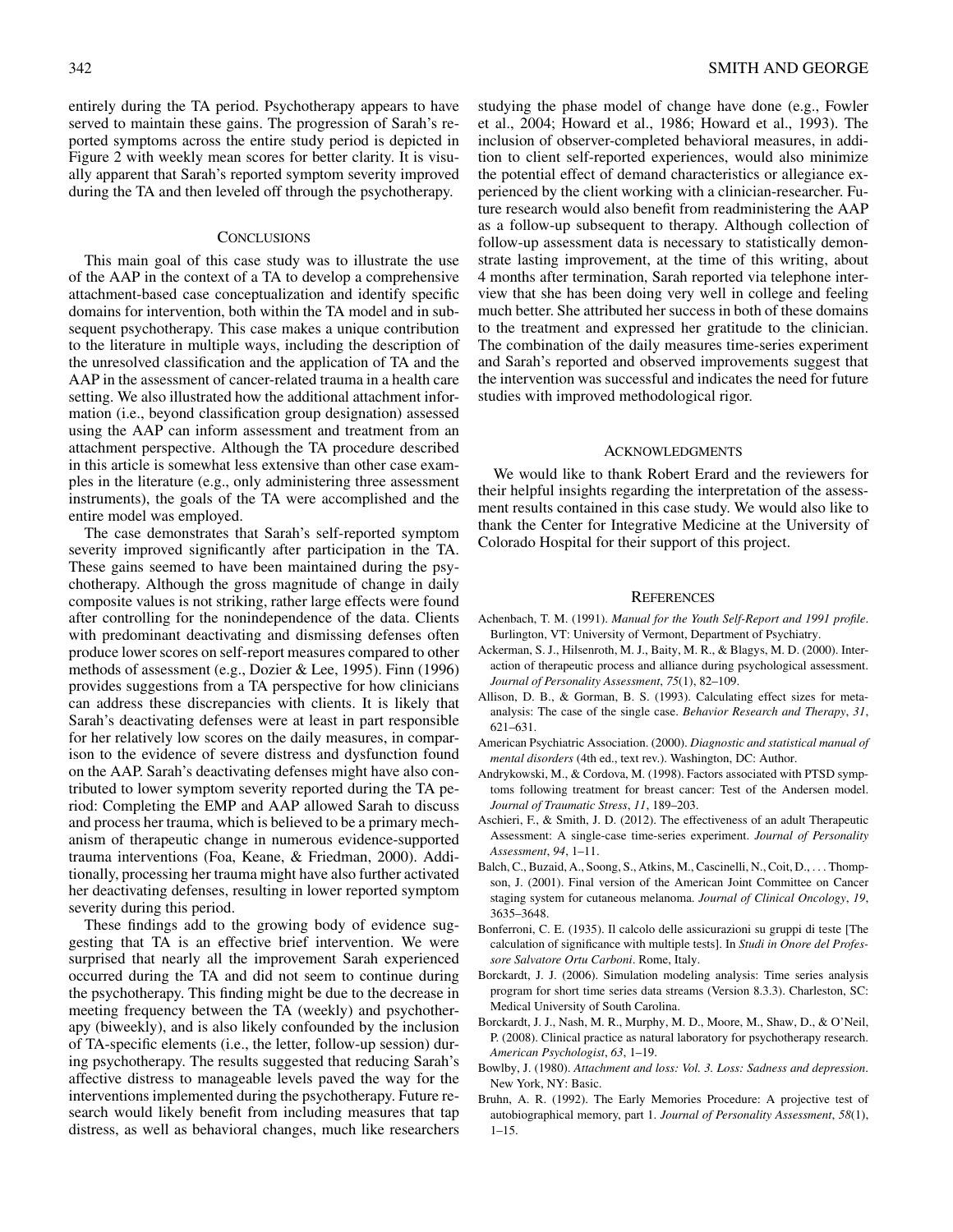## CANCER AND ATTACHMENT TRAUMA 343

- Buchheim, A., Erk, S., George, C., Kächele, H., Ruchsow, M., Spitzer, M., ... Walter, H. (2006). Measuring attachment representation in an fMRI environment: A pilot study. *Psychopathology*, *39*, 144–152.
- Buchheim, A., & George, C. (2011). The representational, neurobiological and emotional foundation of attachment disorganization in borderline personality disorder and anxiety disorder. In J. Solomon & C. George (Eds.), *Disorganization of attachment and caregiving* (pp. 343–382). New York, NY: Guilford.
- Cordova, M. J., Giese-Davis, J., Golant, M., Kronenwetter, C., Chang, V., & Spiegel, D. (2007). Breast cancer as trauma: Posttraumatic stress and posttraumatic growth. *Journal of Clinical Psychology in Medical Settings*, *14*, 308–319.
- Derogatis, L. R. (1994). *SCL–90–R Symptom Checklist–90–R: Administration, scoring, and procedures manual* (3rd ed.). Minneapolis, MN: National Computer Systems.
- Dozier, M., & Lee, S. W. (1995). Discrepancies between self- and other-report of psychiatric symptomatology: Effects of dismissing attachment strategies. *Development and Psychopathology*, *7*, 217–226.
- Felitti, V. J., Anda, R. F., Nordenberg, D., Williamson, D. F., Spitz, A. M., Edwards, V. J., *...* Marks, J. S. (1998). Relationship of childhood abuse and household dysfunction to many of the leading causes of death in adults. *American Journal of Preventive Medicine*, *14*, 245–258.
- Finn, S. E. (1996). Assessment feedback integrating MMPI–2 and Rorschach findings. *Journal of Personality Assessment*, *67*, 543–557.
- Finn, S. E. (2007). *In our client's shoes: Theory and techniques of Therapeutic Assessment.* Mahwah, NJ: Erlbaum.
- Finn, S. E. (2009). Core values in Therapeutic Assessment. Retrieved from http://www.therapeuticassessment.com
- Finn, S. E. (2011). Use of the Adult Attachment Projective Picture System (AAP) in the middle of a long-term psychotherapy. *Journal of Personality Assessment*, *93*, 427–433.
- Finn, S. E., & Tonsager, M. E. (1992). Therapeutic effects of providing MMPI–2 test feedback to college students awaiting therapy. *Psychological Assessment*, *4*, 278–287.
- Finn, S. E., & Tonsager, M. E. (1997). Information-gathering and therapeutic models of assessment: Complementary paradigms. *Psychological Assessment*, *9*, 374–385.
- Foa, E. B., Keane, T. M., & Friedman, M. J. (2000). *Effective treatments for PTSD: Practice guidelines from the International Society for Traumatic Stress Studies*. New York, NY: Guilford.
- Fowler, J. C., Ackerman, S. J., Speanburg, S., Blagys, M., & Conklin, A. C. (2004). Personality and symptom change in treatment-refractory inpatients: Evaluation of the phase model of change using Rorschach, TAT, and DSM–IV Axis V. *Journal of Personality Assessment*, *83*, 306–322.
- George, C. (2008, March). *Assessing attachment in adolescence: Using the Adult Attachment Projective Picture System with teens*. Paper presented at the annual meeting of the Society for Personality Assessment, New Orleans, LA.
- George, C., & Solomon, J. (2008). The caregiving system: A behavioral systems approach to parenting. In J. Cassidy & P. R. Shaver (Eds.), *Handbook of attachment: Theory, research, and clinical applications* (2nd ed., pp. 833–856). New York, NY: Guilford.
- George, C., & West, M. (2001). The development and preliminary validation of a new measure of adult attachment: The Adult Attachment Projective *Attachment & Human Development*, *3*(1), 30–61.
- George, C., & West, M. (2011). The Adult Attachment Projective Picture System: Integrating attachment into clinical assessment. *Journal of Personality Assessment*, *93*, 407–416.
- George, C., & West, M. (2012). *The Adult Attachment Projective Picture System*. New York, NY: Guilford.
- Goldsmith, R. E., Jandorf, L., Valdimarsdottir, H., Amend, K. L., Stoudt, B. G., Rini, C., *...* Bovbjerg, D. H. (2010). Traumatic stress symptoms and breast cancer: The role of childhood abuse. *Child Abuse & Neglect*, *34*, 465–470.
- Green, B., Krupnick, J., Rowland, J., Epstein, S., Stockton, P., Spertus, I., & Stern, N. (2000). Trauma history as a predictor of psychological symptoms in women with breast cancer. *Journal of Clinical Oncology*, *18*, 1084– 1093.
- Handler, L. (2008). A Rorschach journey with Bruno Klopfer: Clinical application and teaching. *Journal of Personality Assessment*, *90*, 528–535.
- Henderson, D., Hargreaves, I., Gregory, S., & Williams, J. M. G. (2002). Autobiographical memory and emotion in a non-clinical sample of women with and without a reported history of childhood sexual abuse. *British Journal of Clinical Psychology*, *41*, 129–141.
- Hilsenroth, M. J., Peters, E. J., & Ackerman, S. J. (2004). The development of therapeutic alliance during psychological assessment: Patient and therapist perspectives across treatment. *Journal of Personality Assessment*, *83*, 332–344.
- Hopko, D. R., Robertson, S. M. C., & Lejuez, C.W. (2006). Behavioral activation for anxiety disorders. *The Behavior Analyst Today*, *7*, 212–224.
- Howard, K. I., Kopta, S. M., Krause, M. S., & Orlinksy, D. E. (1986). The dose–effect relationship in psychotherapy. *American Psychologist*, *41*, 159–164.
- Howard, K. I., Lueger, R. J., Maling, M. S., & Martinovich, Z. (1993). A phase model of psychotherapy outcome: Causal mediation of change. *Journal of Consulting and Clinical Psychology*, *61*, 678–685.
- Kangas, M., Henry, J. L., & Bryant, R. A. (2002). Posttraumatic stress disorder following cancer: A conceptual and empirical review. *Clinical Psychology Review*, *22*, 499–524.
- Little, M., Sayers, E., Paul, K., & Jordens, C. F. C. (2000). On surviving cancer. *Journal of the Royal Society of Medicine*, *93*, 501–503.
- Main, M., & Hesse, E. (1990). Parents' unresolved traumatic experiences are related to infant disorganized attachment status: Is frightened and/or frightening parental behavior the linking mechanism? In M. T. Greenberg, D. V. Cicchetti, & E. M. Cummings (Eds.), *Attachment in the preschool years* (pp. 161–182). Chicago, IL: University of Chicago Press.
- Main, M., & Solomon, J. (1990). Procedures for identifying infants as disorganized/ disoriented during the Ainsworth Strange Situation. In M. T. Greenberg, D. V. Cicchetti, & E. M. Cummings (Eds.), *Attachment in the preschool years* (pp. 121–160). Chicago, IL: University of Chicago Press.
- Malan, D. H. (1979). *Individual psychotherapy and the science of psychodynamics.* London, UK: Butterworths.
- Manolov, R., & Solanas, A. (2008). Comparing  $N = 1$  effect sizes in presence of autocorrelation. *Behavior Modification*, *32*, 860–875.
- McNally, R. J., Litz, B. T., Prassas, A., Shin, L. M., & Weathers, F. W. (1994). Emotional priming of autobiographical memory in post-traumatic stress disorder. *Cognition & Emotion*, *8*, 351–367.
- Newman, M. L. (2004). *Psychological assessment as brief psychotherapy: Therapeutic effects of providing MMPI–A test feedback to adolescents*. Unpublished doctoral dissertation, La Trobe University, Australia.
- Newman, M. L., & Greenway, P. (1997). Therapeutic effects of providing MMPI–2 test feedback to clients at a university counseling service: A collaborative approach. *Psychological Assessment*, *9*, 122–131.
- Ougrin, D., Ng, A. V., & Low, L. (2008). Therapeutic assessment based on cognitive-analytic therapy for young people presenting with self-harm: Pilot study. *Psychiatric Bulletin*, *32*, 423–426.
- Poston, J. M., & Hanson, W. E. (2010). Meta-analysis of psychological assessment as a therapeutic intervention. *Psychological Assessment*, *22*, 203–212.
- Robey, R. R., Schultz, M. C., Crawford, A. B., & Sinner, C. A. (1999). Singlesubject clinical-outcome research: Designs, data, effect sizes, and analyses. *Aphasiology*, *13*, 445–473.
- Sareen, J., Cox, B. J., Stein, M. B., Afifi, T. O., Fleet, C., & Asmundson, G. J. (2007). Physical and mental comorbidity, disability, and suicidal behavior associated with posttraumatic stress disorder in a large community sample. *Psychosomatic Medicine*, *69*, 242–248.
- Safran, J. D., Muran, J. C., Samstag, L. W., & Stevens, C. (2001). Repairing alliance ruptures. *Psychotherapy: Theory, Research, Practice, Training*, *38*, 406–412.
- Sifneos, P. E. (1987). *Short-term dynamic psychotherapy: Evaluation and technique* (2nd ed.). New York, NY: Plenum.
- Smith, J. D., Borckardt, J. J., & Nash, M. R. (in press). Inferential precision in single-case time-series datastreams: How well does the EM Procedure perform when missing observations occur in autocorrelated data? *Behavior Therapy*.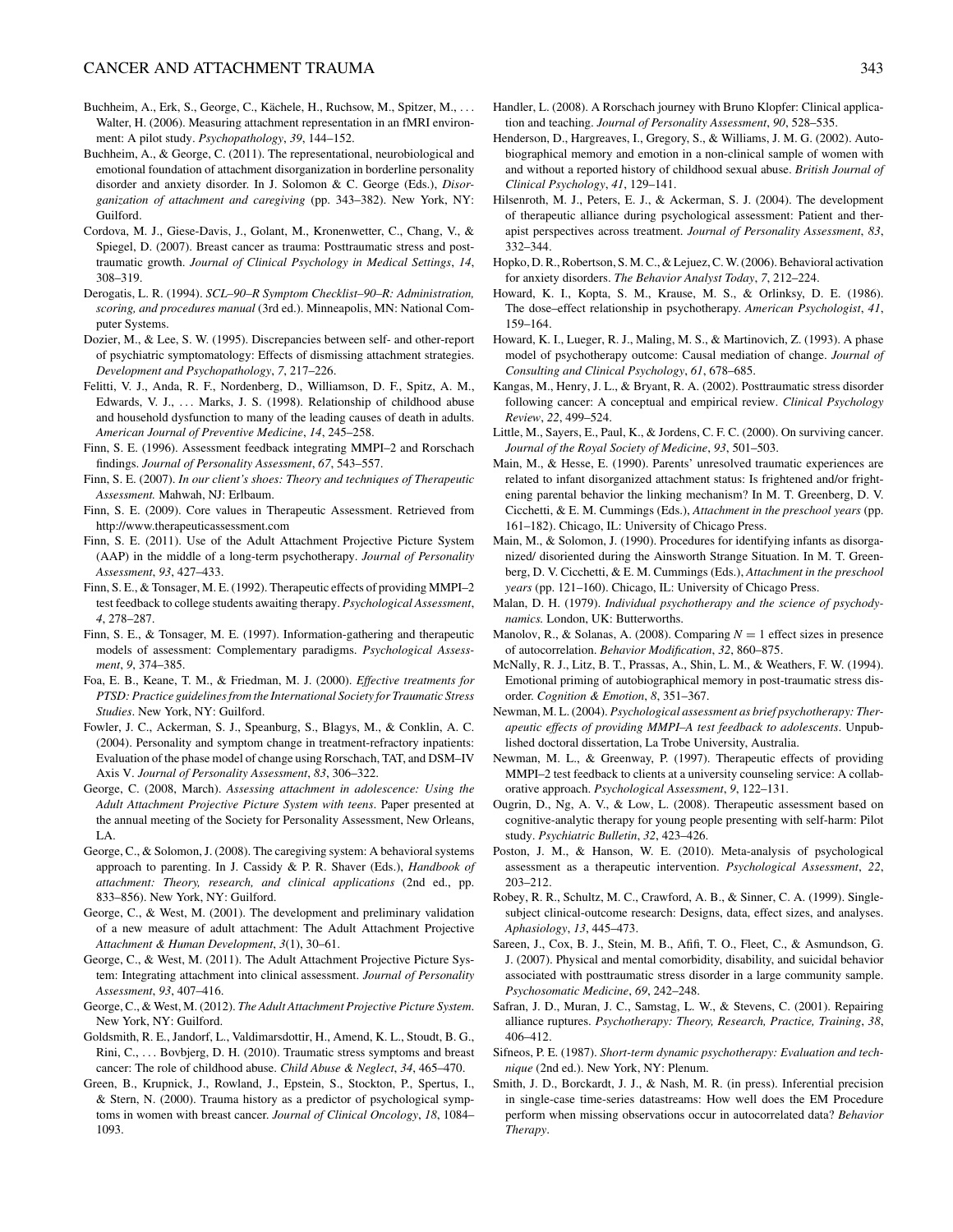- Smith, J. D., Finn, S. E., Swain, N. F., & Handler, L. (2010). Therapeutic Assessment in pediatric and primary care psychology: A case presentation of the model's application. *Families, Systems, & Health*, *28*, 369– 386.
- Smith, J. D., Handler, L., & Nash, M. R. (2010). Therapeutic Assessment for preadolescent boys with oppositional-defiant disorder: A replicated single-case time-series design. *Psychological Assessment*, *22*, 593–602.
- Smith, J. D., Nicholas, C. R. N., Handler, L., & Nash, M. R. (2011). Examining the potential effectiveness of a family intervention session in Therapeutic Assessment: A single-case experiment. *Journal of Personality Assessment*, *93*, 149–158.
- Smith, J. D., Wolf, N. J., Handler, L., & Nash, M. R. (2009). Testing the effectiveness of family Therapeutic Assessment: A case study using a time-series design. *Journal of Personality Assessment*, *91*, 518– 536.
- Solomon, J., & George, C. (2011). Dysregulation of maternal caregiving across two generations. In J. Solomon & C. George (Eds.), *Disorganization of attachment and caregiving* (pp. 25–51). New York, NY: Guilford.
- Solomon, J., George, C., & De Jong, A. (1995). Children classified as controlling at age six: Evidence of disorganized representational strategies and aggression at home and at school. *Development and Psychopathology*, *7*, 447–463.
- Sumalla, E. C., Ochoa, C., & Blanco, I. (2009). Posttraumatic growth in cancer: Reality or illusion? *Clinical Psychology Review*, *29*(1), 24–33.
- Tharinger, D. J., Finn, S. E., Gentry, L., Hamilton, A. M., Fowler, J. L., Matson, M., *...* Walkowiak, J. (2009). Therapeutic Assessment with children: A pilot study of treatment acceptability and outcome. *Journal of Personality Assessment*, *91*, 238–244.
- Williams, J., Ellis, N., Tyers, C., Healy, H., Rose, G., & Macleod, A. (1996). The specificity of autobiographical memory and imageability of the future. *Memory & Cognition*, *24*(1), 116–125.